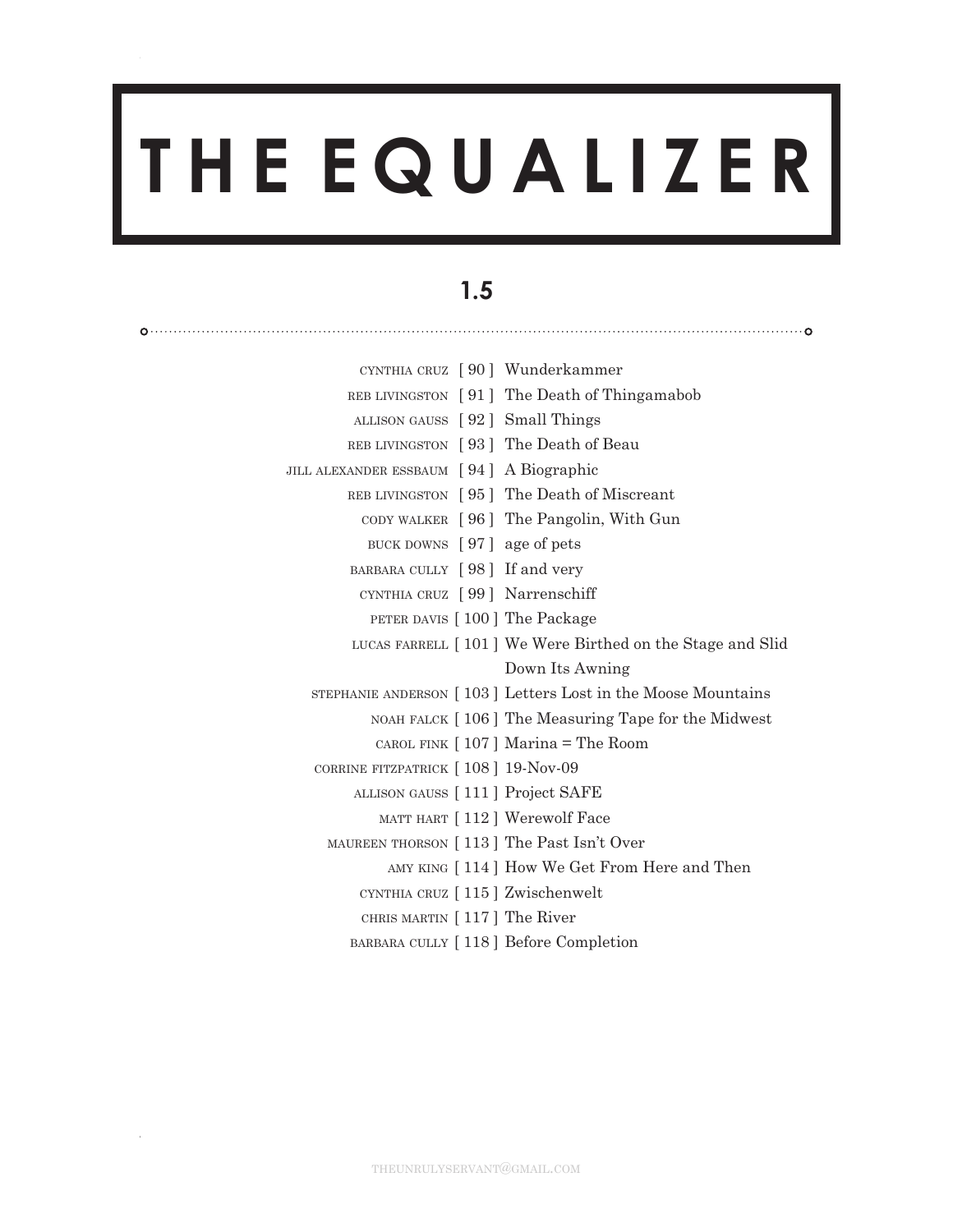#### *wunderkammer*

A Greek crime marrs the pastoral. Charts and maps, an atlas of anesthesia-Laced nostalgia. A long haired white Rabbit, muffled, shot, and stuffed. An old yellow chiffon gown, the ribbon Hem, ripped and red wine stained. Curricula of the mundane. Symptoms of trauma, like ghost Spots of water on crystal That will not be washed off.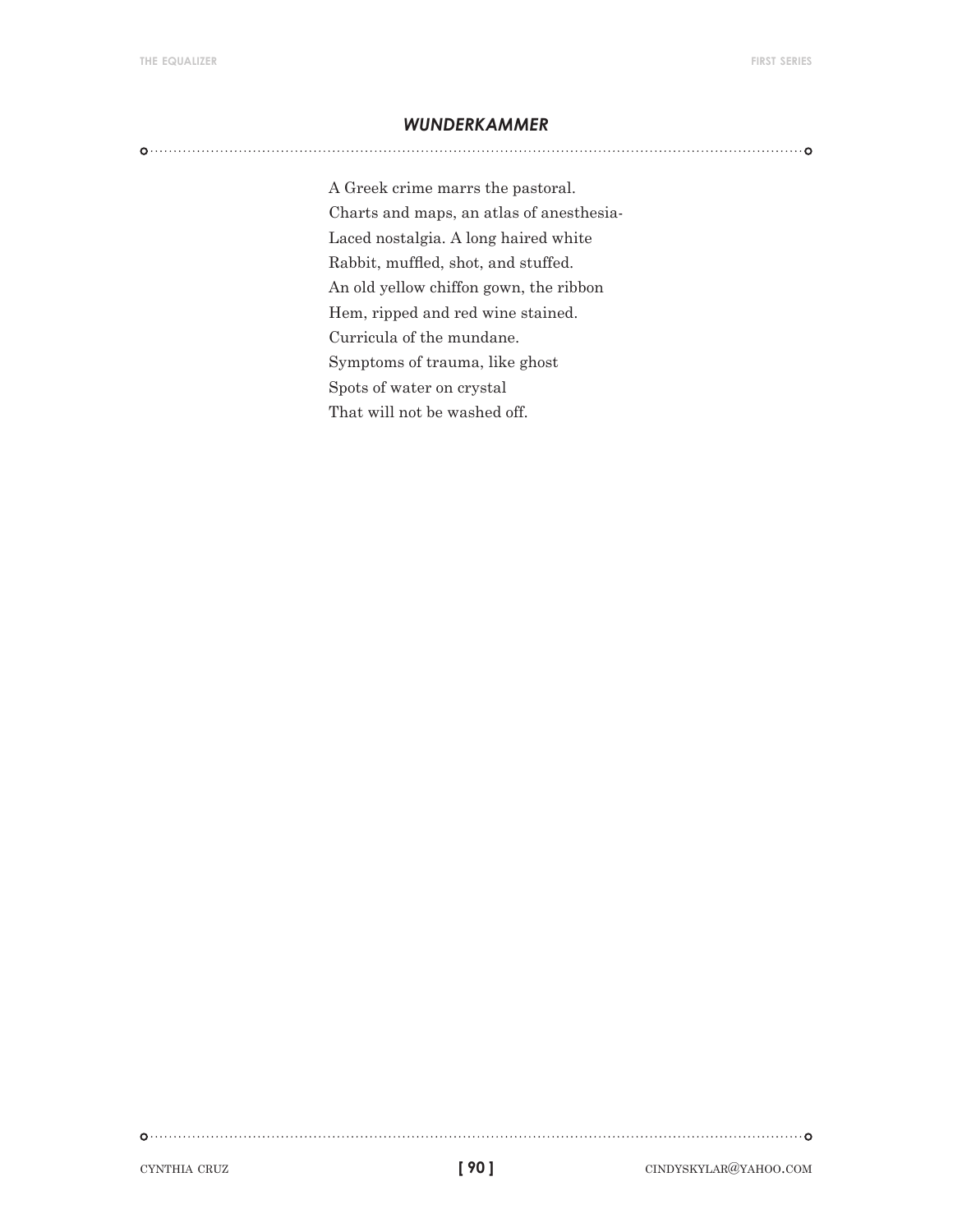## *the death of thingamabob*

And when the far-flung mascot, Thingamabob, when his heart choked . . . . . . . his ides . . . . !... a bloodseam . . . . . . . . ! "Am I begone as an omen wormed . . . . . . on the snap of my lone Apron? . . . . . . . who mistakes treading for grace  $(?)^n$  . . . . . Tempest, with no trinkets or poems, aches astray.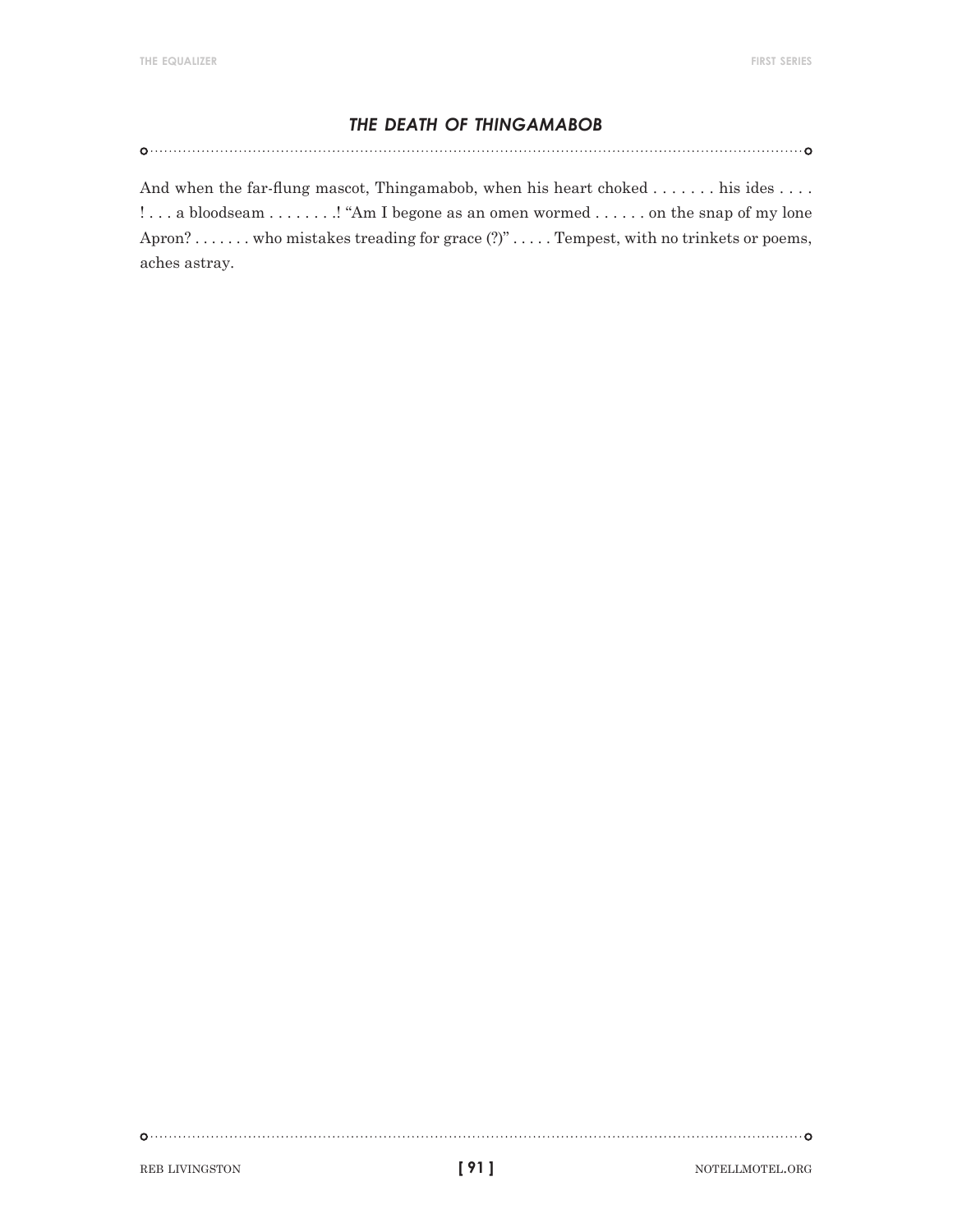#### *small things*

There are bars on the matted carpet that slide back and forth when the door opens There are scraps of lettuce on the flat tile which rises up as it expands in the vision There are bits of dust on the formica table which are only visible in the golden glow that comes when people come and go There are shadows on everything cast by the atoms that reflect the glow This table is moving but just a little Tiny movements like peristalsis or blood flowing that are so always they don't exist There is space in this chair but it holds up a thing which also has space At the very edges, where the spaces open up, the chair and the thing mix and the line is an illusion because the mix is so small and so always The feeling of contraction is full But many all at once become noticeable and make movements big as a centimeter They leave dots That aren't everywhere The absence of dots in certain spaces is what makes sense To eyes which are moving but so fast that it's hardly worth noticing So it isn't But sometimes is There is a mirror letting you see something you weren't supposed to Or putting a thing in a different place Like above the bridge of the nose This is where things usually show up, above the bridge of the nose Above the bridge of the nose is a space where things go to be set aside Because they are not the most pressing matter at eye Every now and again something slips through and leaks out a corner that leads to the space above the bridge of the nose 

**[ 92 ]**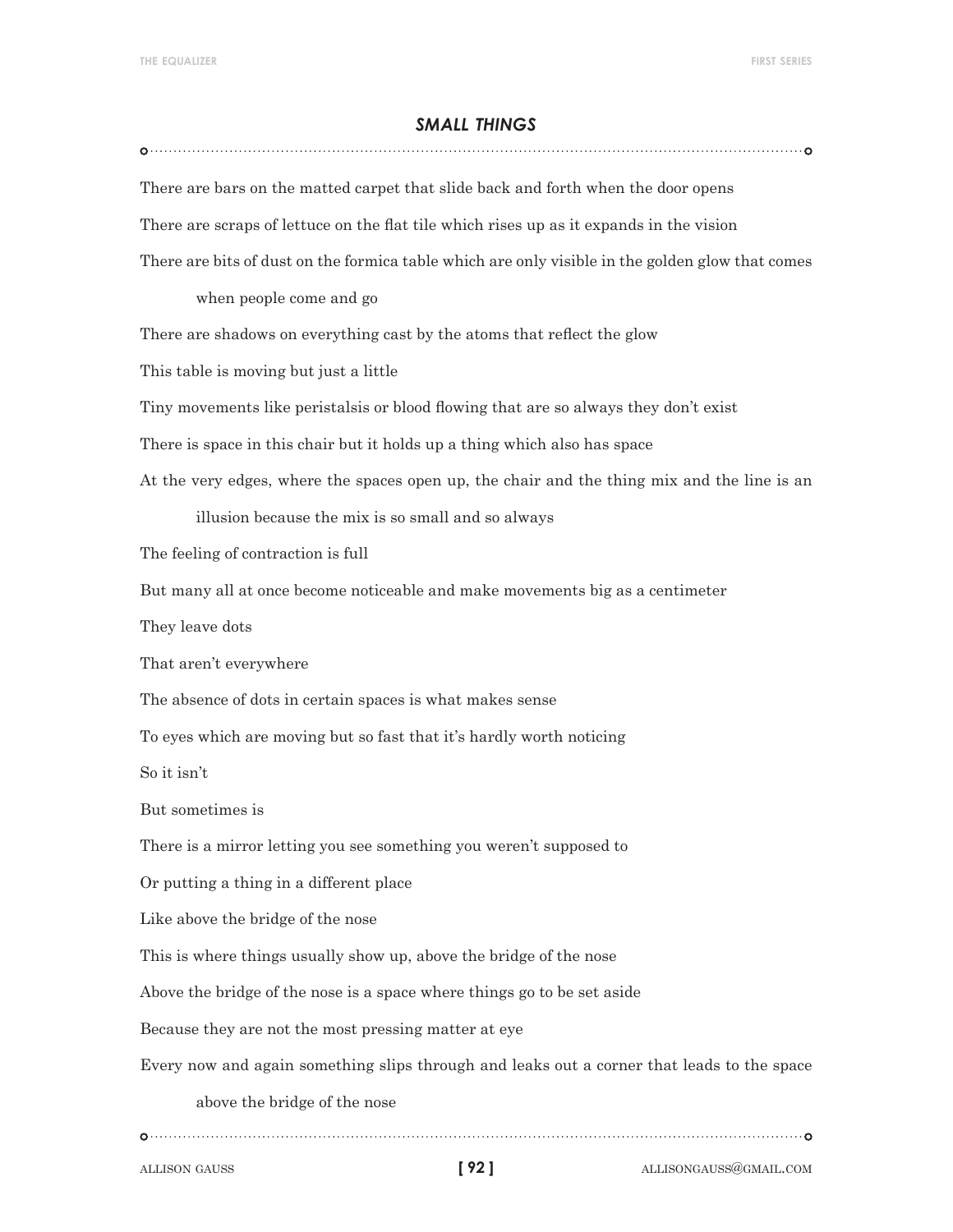# *the death of beau*

With the beauscrew ignored, Beau misnamed bareness flawed with a (?) catchall manwhine. "You withstood distance, you cannot withstand bareness."

. . . Mildly humored and . . . a cackle . . . Without Beau (i.e. Name) . . . . Harpy (hawk of invention), wife of Fishyman, will peck his lines in this crawlspace of blamelessness.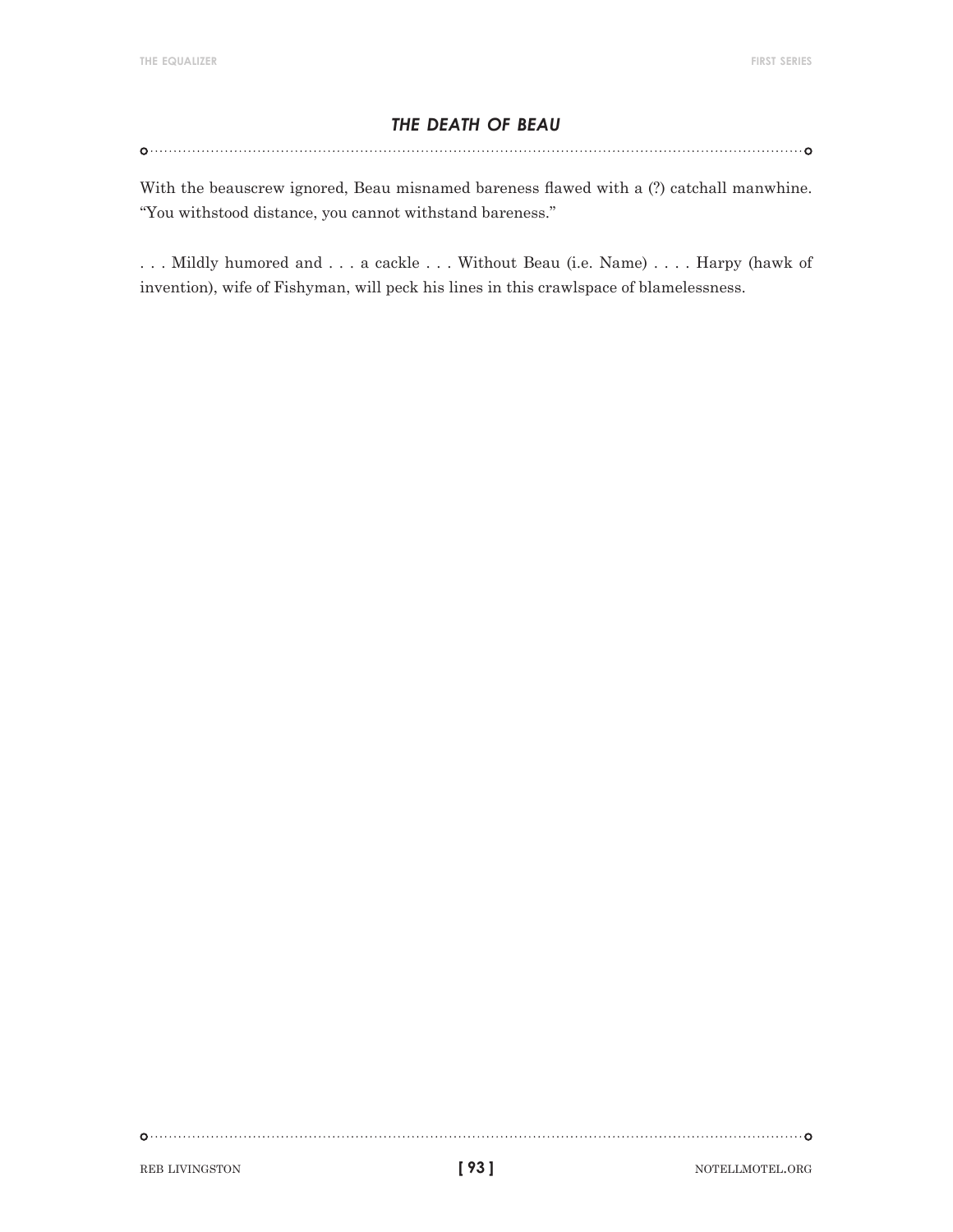#### *a biographic*

She was born of the infant's caul. She was born with a fancy lack.

Born like a rose, she was an heirloom of herself. Born to be an antique on a tschotchke shelf.

Born the very day that the black hole went its blackest. Born of sackcloth and multiple assets.

She was born into the forlorn arms of kindred. Who loved her out of hatred.

Who hated her from love. Though neither she was ever quite sure *of*.

But born she was, undoubtedly. With a gal-about-the-goddam-town credulity.

Birthed by thirds, she split into halfsies. Bred to wear bindings and falsies.

She was told to solve riddles. Taught to lace a dirndl.

She laughed in danger's faces, Played with matches and semantics.

She catechumened crucial fictions. Scratched the bigger itch, and then (and then!) some.

She became *of a certain age*. She kept pet ravens in a cage

She slaked her tongue of every thirst. Then took a turn for the worse.

For soonest ripe is always soonest rotten. This, she had forgotten.

jill alexander essbaum jilly.essbaum@gmail.com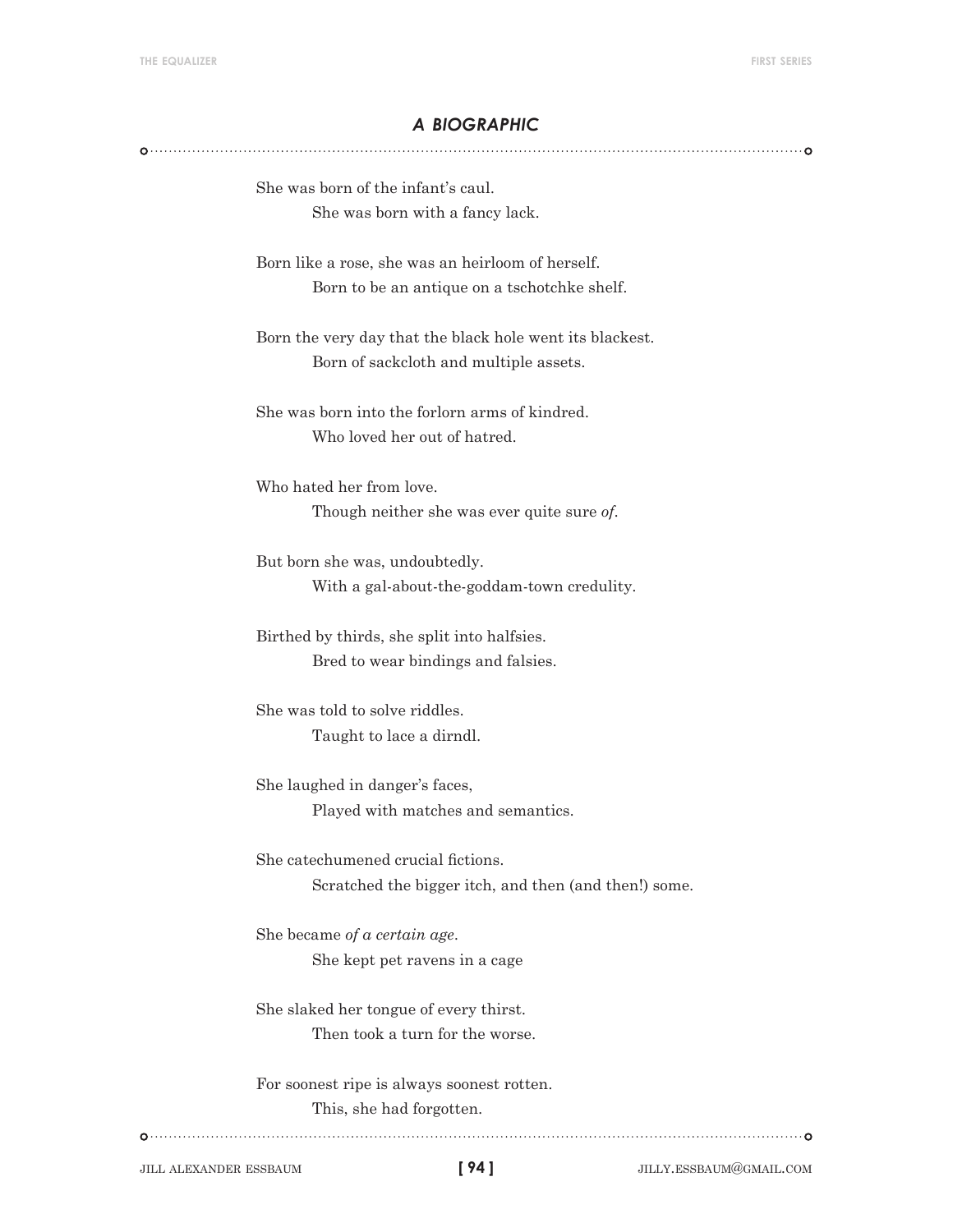# *the death of miscreant*

 $\dots \dots$  . Pined and chorted  $\dots \dots$ 

. . . . . . elbowed, . . . . . . . his askance. . . . . . . etched with razored seams, . . . . . . . his wafting toxins.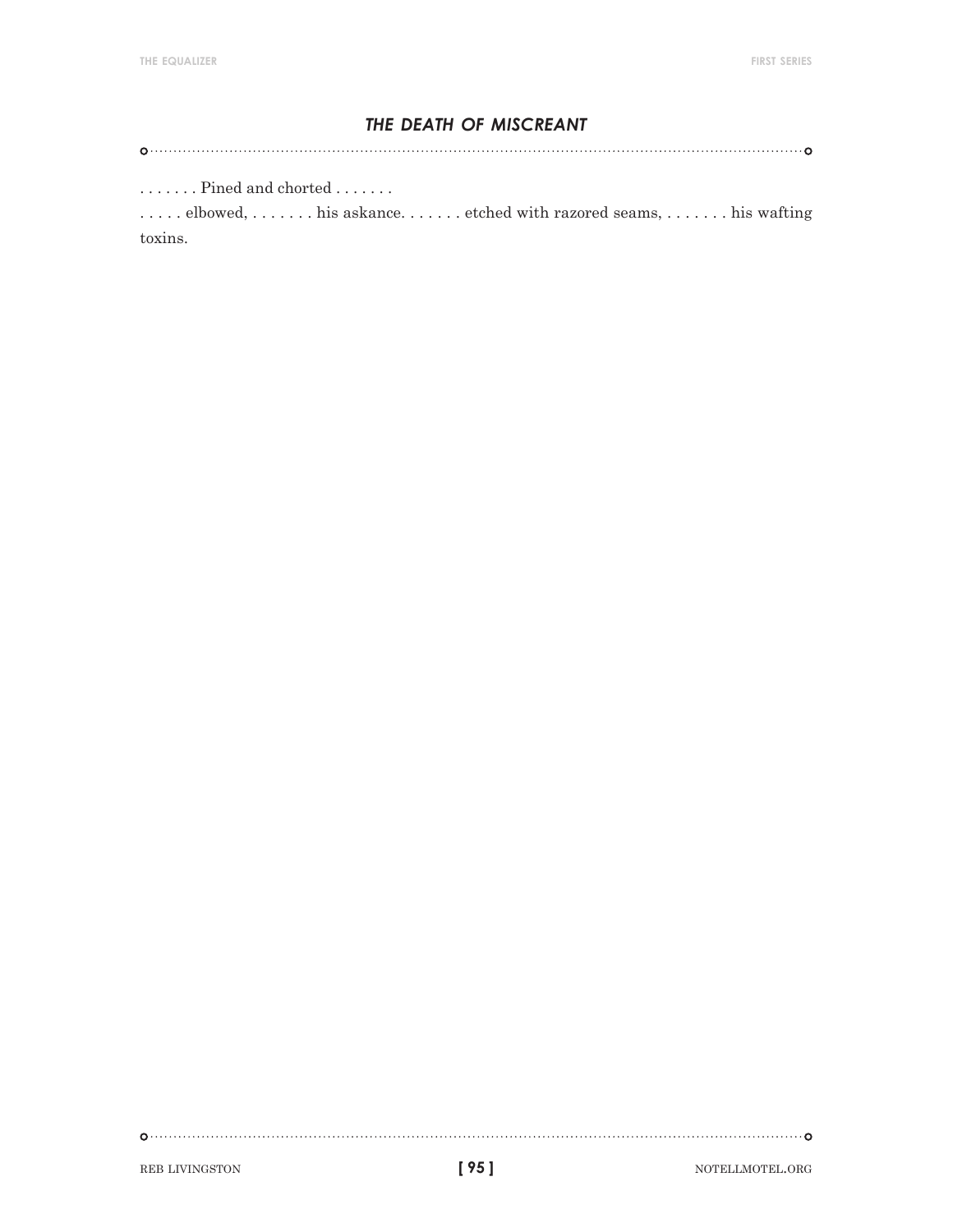#### *the pangolin, with gun*

Another armed animal—in league

with bola-toting night monkeys, kris-carrying earth pigs,

and Arctic-sky-eyed huskies, fierce with

 hakapiks! This world is rent before it's sold to us, and Cain, with his diagonal-cutting pliers, his sledgehammer,

his willingness to speak untruth to power—

Cain, that rhetorical-questioner, was not a special case.

Mark these thoughts. Then meet me tonight

at the cliff-tower;

or at Miss Moore's, under the trapeze;

or someplace else similarly safe.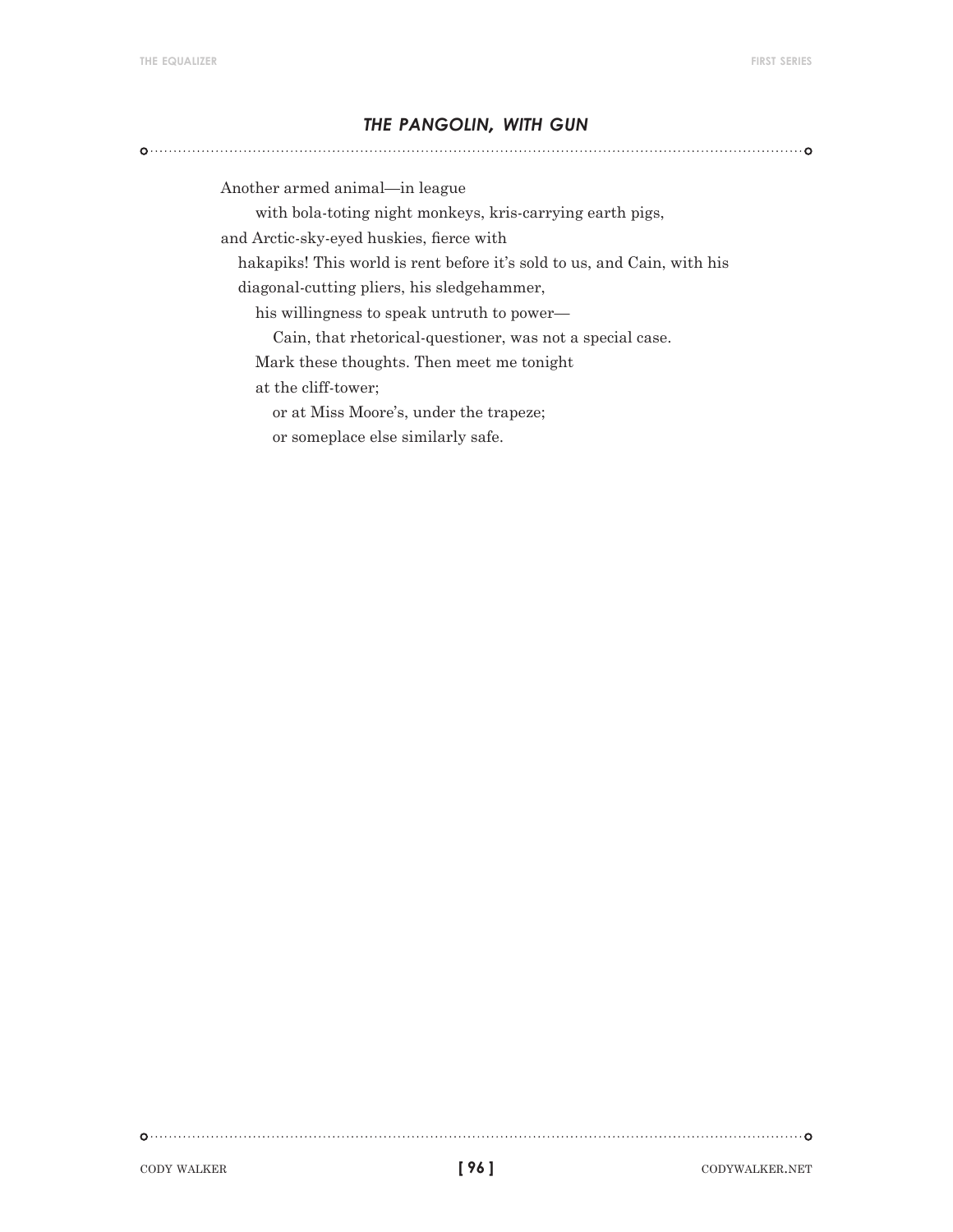## *the age of pets*

waste of human fate we still get to choose and wonder what does it mean to be meant to be

straight to the head like a blow that baffles, it doesn't hurt

unnamed companion beside me in the bed, still sleeping—

> missing-school suckle berry fed off one for taming the did not love that did not show.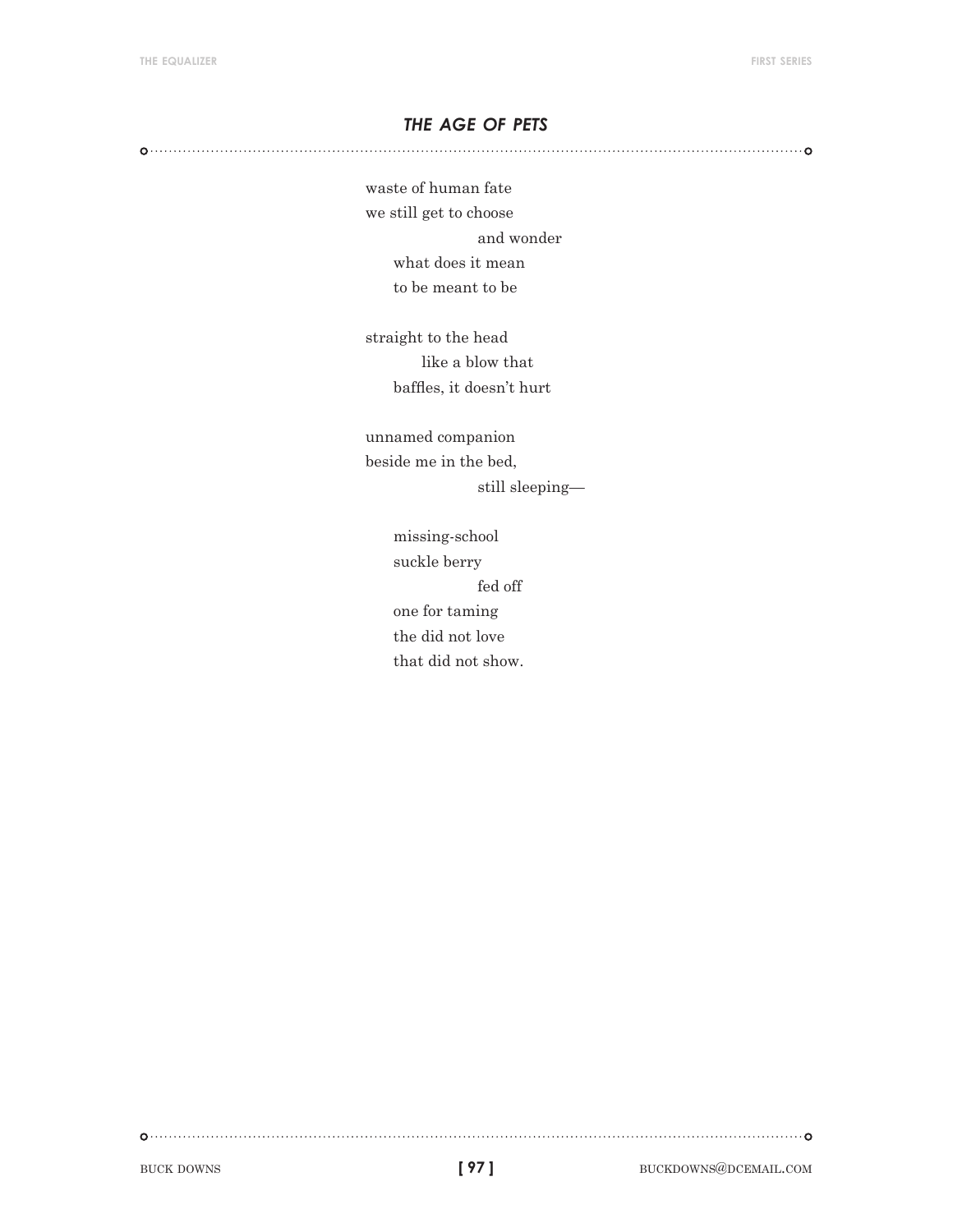#### *if and very*

Ocean green and sky white.

Those starlings get as flurried as we do (?).

The "jump from" as little effort as the "slipping off."

In sleep, the peeled back as much progress as *tipped*, *forged* or *bent*.

Not now, but when and later, if and very, she said

(inadvertently swerving for a moment from the day's topic).

Shorelong voices: *if-we-had-not-been, if-we-had-not-been* . . .

covering a small bit of the pulsing, hemispheric skull of world . . . cross-boning and plate-breaking, forcibly making the voice of god an audible chiaroscuro against cloud-walls, or?

Weed-rock and the crumbling cliffs.

Bent spine, or pine,

umbrella sky.

 $\langle \langle \, \cdot \rangle \rangle$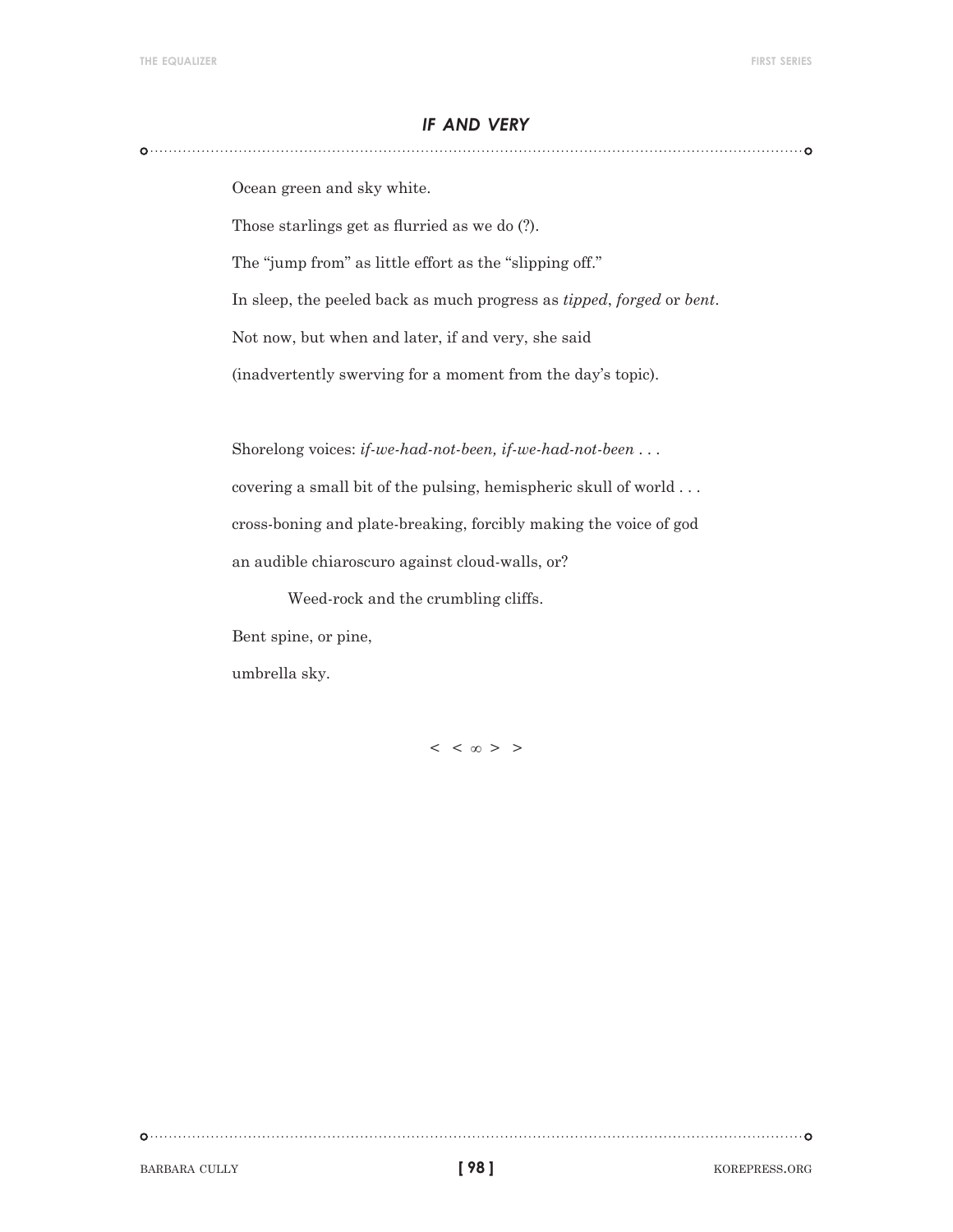#### *narrenschiff*

Kingdom of neverending medicine,

this warped breathing machine, this dream

ship, opium junk, lazy, and dripping

with diamonds, murmurs, and spit.

A wonder room, a slumber room of girls, grown

and long since given up. Shell-shocked,

rummaging the waste bin of memory.

Truncated cerebral, glassing the wind of the mind in.

A broken universe, wrecked motherboard.

Jellyfish, cluster of dead wire, white

noise transmitting nothing, just a hum.

Locked inside the miracle of a holy locus.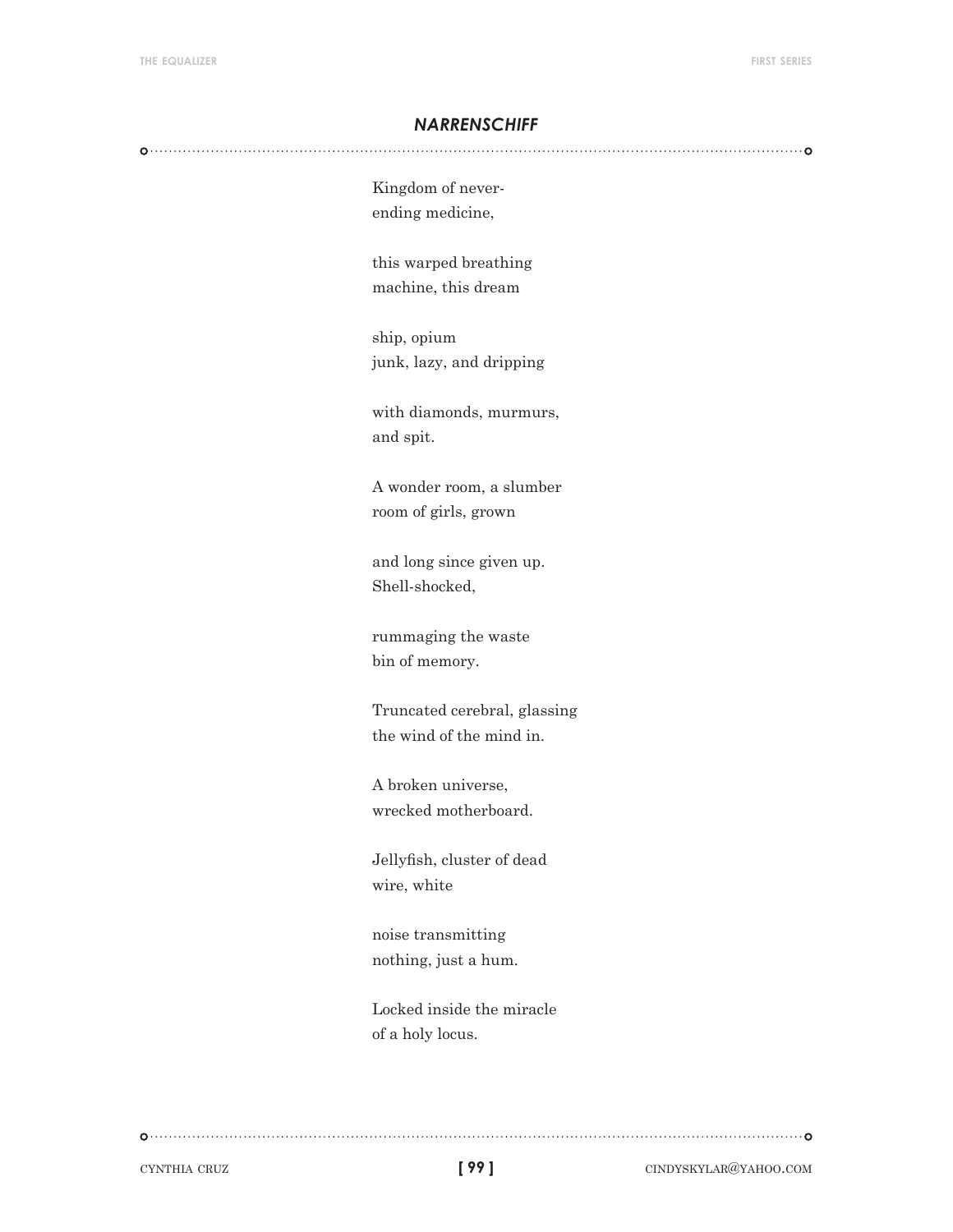#### *the package*

First, there was the cardboard box that was wrapped in clear tape. I got a knife. Then there was a box wrapped in sticky paper. Then another layer of sticky paper. Then another layer. Then there was a layer of clear tape. Then, another box. When I opened this box, there was a jar wrapped in sticky paper and more clear tape. There were a bunch of layers of each. It was hard work. I was starting to sweat. When I finally got to the jar, the lid was glued shut. It took me a while to dislodge it. The Jar was filled with glue, but deep in the center of the glue was a small package wrapped in clear tape. Below those layers of clear tape, was a sort of tiny tarp that seemed plastered to a layer of tape beneath it. I unpeeled the tape and the tarp. I cut through the layer beneath that. There was a box rife with screws. It was very screwy. I undid the screws I could undo and got a small hacksaw for some of the others. I was laughing a little to myself by now. Also, I was frustrated. I had broken one of my fingernails. Beneath the screwy box was a ball of tape wrapped with sticky paper and a hard shell like thing coated with a bony chocolate. It was late by now. I chiseled the shell and fought my was through the tape and sticky paper. It was a loosening situation. There was much pulling and slackening. Through it all, not a single phone call. And that's what I think about now. Not a single fucking phone call.

**[ 100 ]**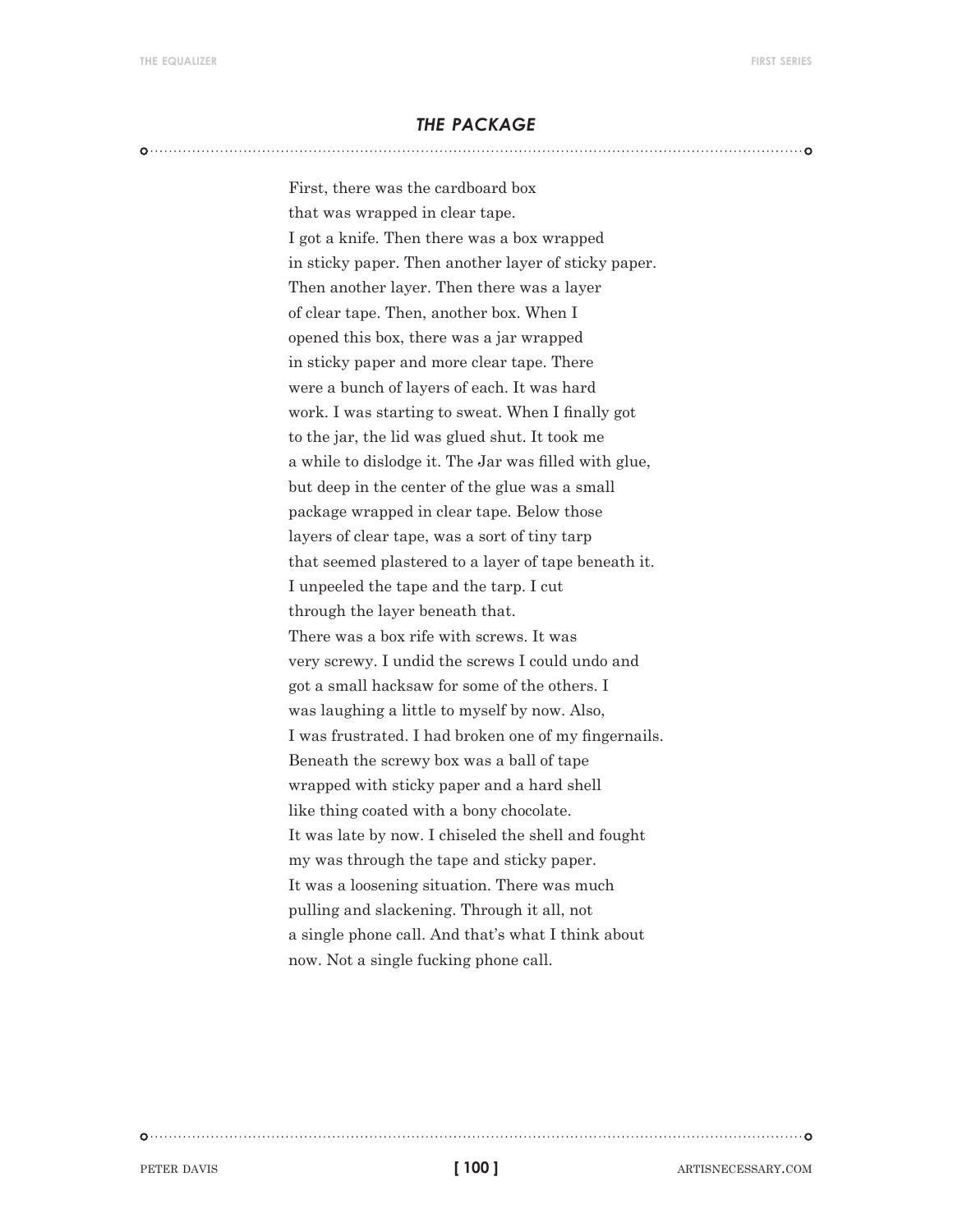#### *we were birthed on the stage and slid down its awning*

The tissue that slips round the bouncy ball born, you were unrecognizable, alembic me. I was deflated having been around. Such circumstances made the dust precipitate; a whip-lash, cedar bend. Split, then fits there were of falling. Have you bathed in cedar? In a spring artificial? In a small stand of cedar? Have you rubbed knuckles with the depths lined with white wrists of stone—marble, quartz, limestone—smoothed to a scar?

The cedar roots dye the liquid a soft, a chokecherry red, on a windowsill soft, red undershirt soft, an underthought. Have you used such a line, breathed through a surface, to impress another, to instantiate tether? I want in silence—to rip off your underthoughts. To remove the knots with my pure troubled teeth.

Once, with the last of it torn, unresolved, I spun fast for tangle, to gather and mangle the slack between us. An itchy rope round the wrist, for a better grip, to silence the drift our lines spoke against. My sediment responds to the slightest of ticks, you left in a stir, that adheres to the floor, that adheres, invisibly, to the pits of my sea, my careful seafloor. Let me ask you, to see color for free (an old letter press) press hard with a thumb on the scars of your eyes. I was born with conjunctivitis severe. A pier architect. Impress the retina through its membrane. Imagine it happening while it's happening, swimming through stars, sewn into pressing, metamorphic and cricket, a rooftop. The mind can adjust and clear fault lines of shade.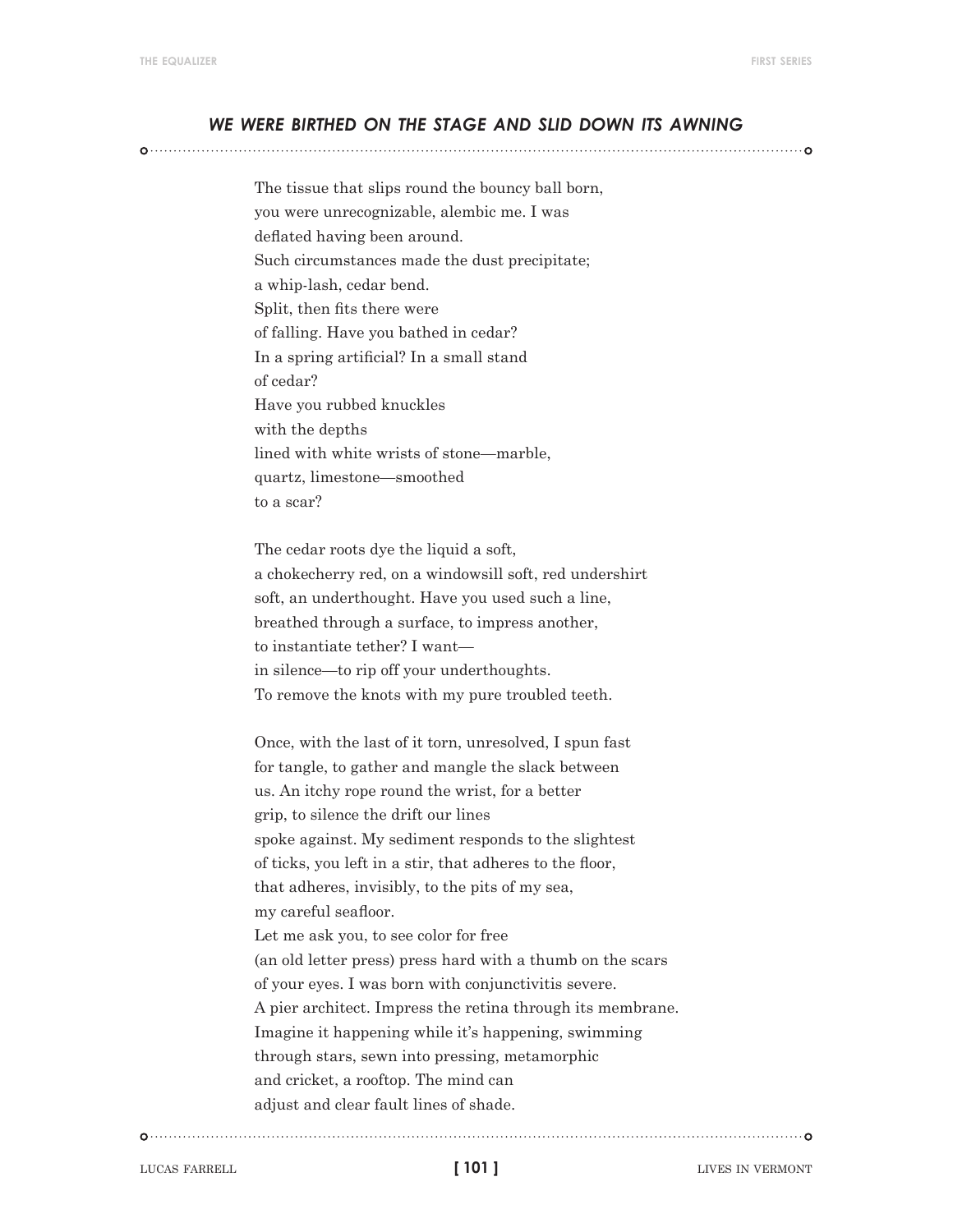A bouncy ball scatters the last of your say. You washed right through it, left it covered in shining. Your step was attentive. I wanted to tree our words, monument birth with an awning. Do you recall, in a wood, such a stage? A black film, fresh as blood of another. You were untethered and rising, the bulrush was unbending, a loon fell from a cedar, a splendor of leaves. I slid, I snagged, throat dry, threadbare. I swallowed your voice that once filled a balloon.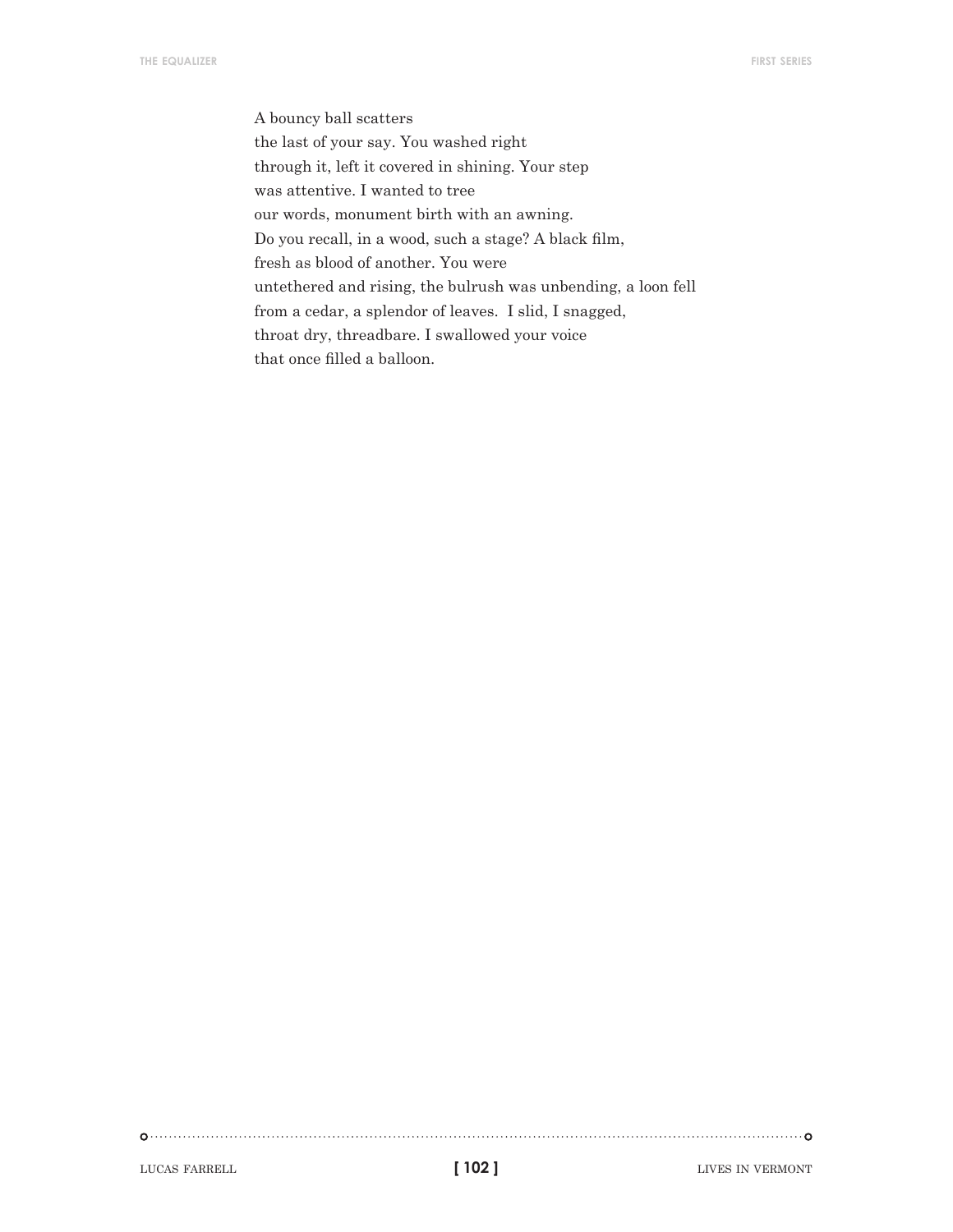# *letters lost in the moose mountains*

i

It had started to turn color

Thankfulness feared frost Handed out evenings

Not a whisper kept plodding So careless about returning

The coolness of the four letters

His concern rose full and clear Damage exposing enough moonlight

Night hung limp and lifeless He explained hardier

The grain crop was frozen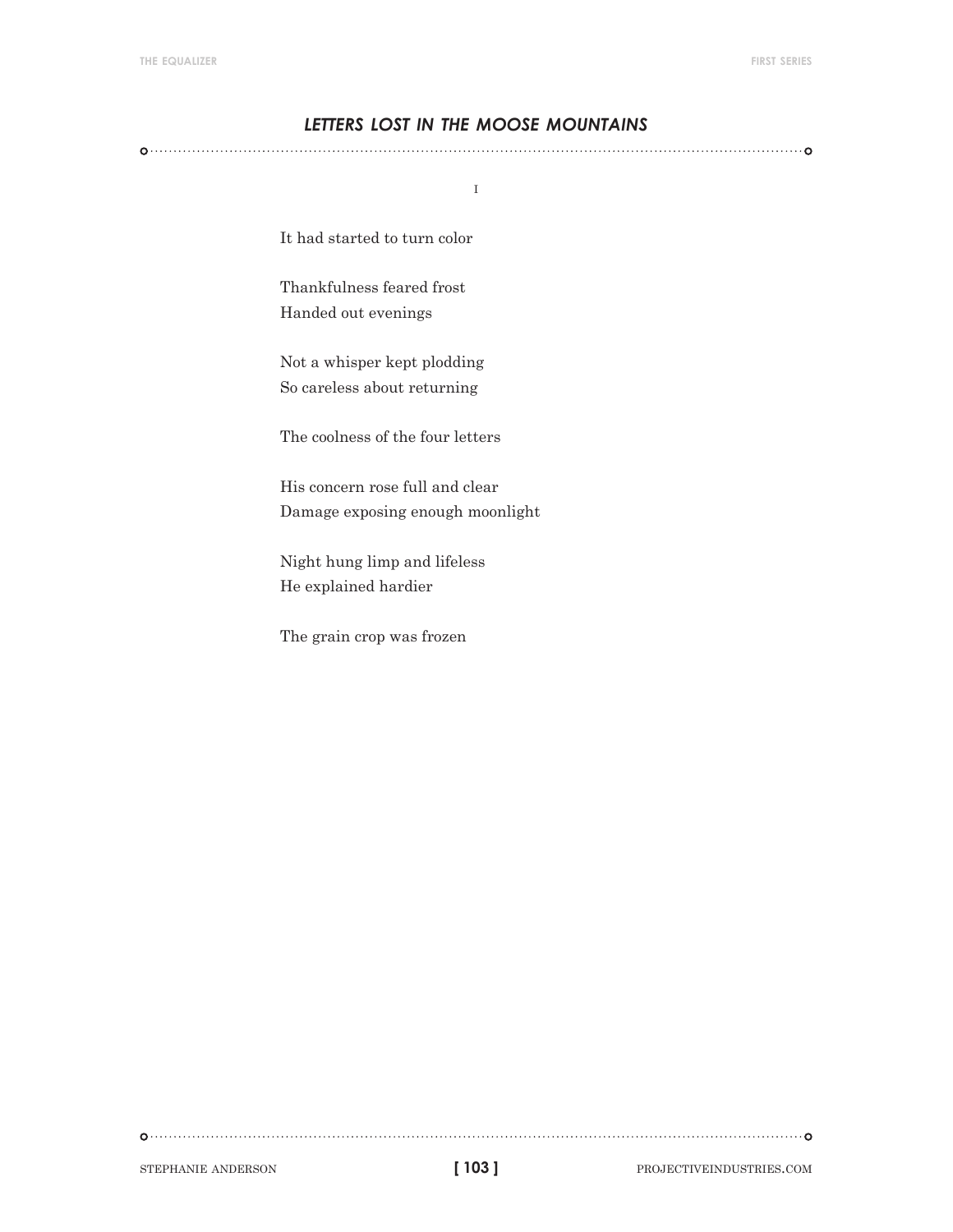$\rm II$ 

Any person going west was not a problem When snow came for tracking down big stone

Kill their pigs as soon as weather was Cold enough worked with a threshing outfit

Most assuredly right with the world Father got up money for the staples

Recognized the walk getting apples raisins Depends on fire as she piled it

A bumper crop was wood now wet The morning problem to work in the harvest

To see us through complicated her work I wrote to you every week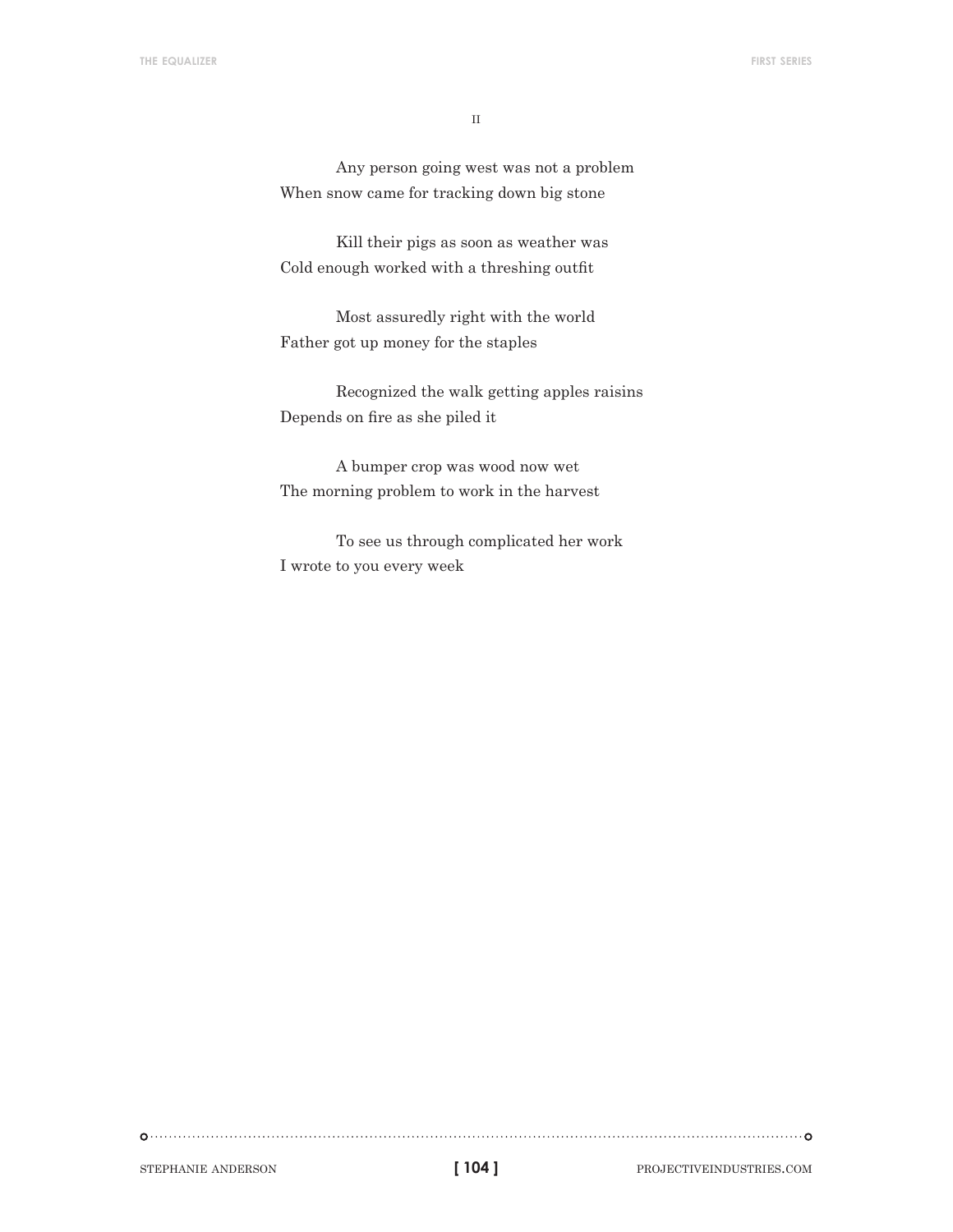iii

Sawing and splitting the reputation she would acquire Mother packed his telescope

To be lonely tightly until still sleeping Carried in a pail

As a mid-wife went striding an easy birth wasn't time Mail day a spasm of pain

A white grain bag aghast and too heavy for her grief Mother thought she would faint

Looked dazed as she gathered down the cellar To see the last antics of gophers

She hitched a work horse and kept gazing Once again hoping the way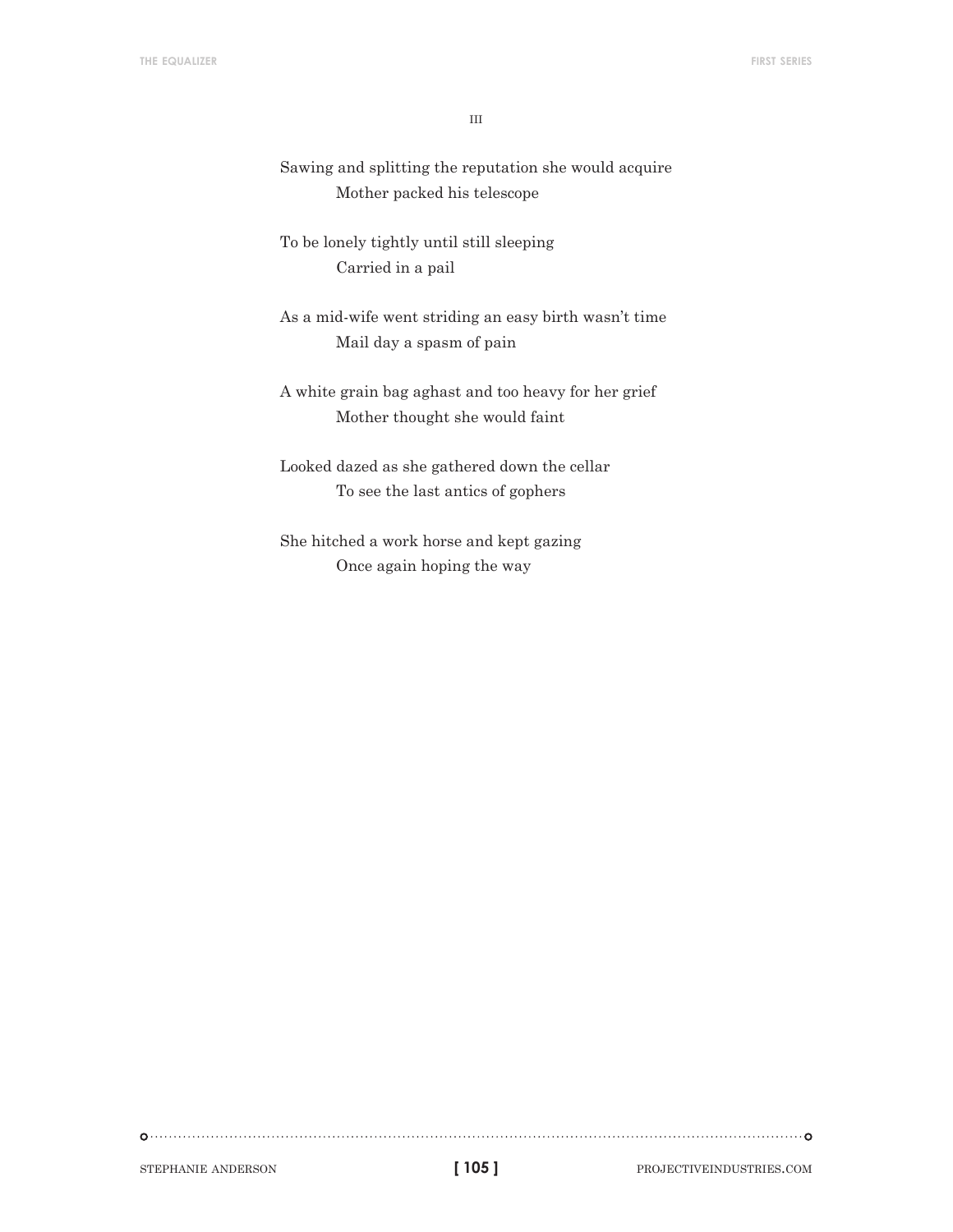#### *the measuring tape for the midwest*

extends beyond the five flavors of boredom and further than the dimple-smeared children circling the food court could ever imagine. It cuts through the town where the pop-top was invented, the town of the backpack vacuum cleaner, the first electric street light and along the traffic island where the three-legged stray dog everyone feeds but refuses to pet shivers before stumbling somewhere out in the distance where several new roads emerge beneath a caution light blinking above teenagers who suck face and viciously trade bubblegum and mononucleosis as shadows of fertilized cornhusk sway like children on roller skates. It stretches into those remote zip codes you've always wondered about, where your dreams take place, where a single tree silhouetting the horizon is not quite ready for rain, where every August there is a sunset that bleeds into September. It bumps down dirt roads and amplifies the people from one light towns and people hugging in small groups, their colorful fannypacks overlapping in smoke groomed bowling alleys where everything swallows like cigarette ash and sunburn appears unexpectedly like a sixth child and unfolds near funny red-lipped people drinking to get drunk because not everything needs an answer because breathing only stops after another doublebacon cheeseburger and continues down alleyways and crosswalks through tollbooths and potholes near chain-link fenced-in yards which hold children and plastic and innocence with storms on the horizon and horizons on the storm, the sounds like unhung paintings left in the closet, like snow filled landscapes and whispers in far out lawns where people are being born and people are dying, and people are laughing out loud and scaring hiccups out of their bodies beneath sudden gushes of acid rain.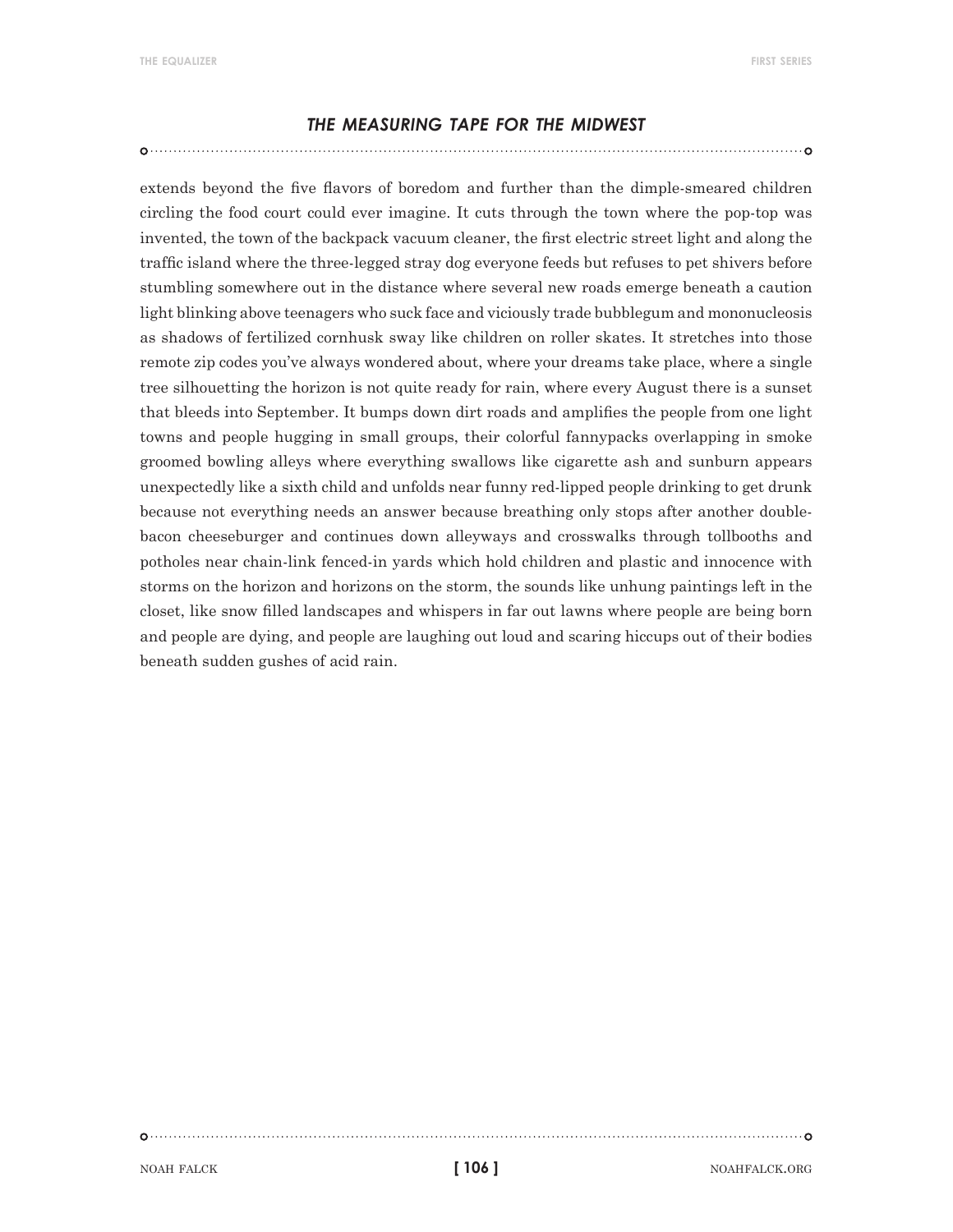# *marina = the room*

Blue sails shape the lake.

Blue hero.

Blue waits for. Midnight blue.

Lou. Blue Lou. I cop blue

& tangerine. Sometime Blues. Orange white.

On the sides blue.

Blue dogs the pony. Blue rime.

Limestone denim salt blue.

Over cautious I bought you a blue Sapphire wedding ring for Monday.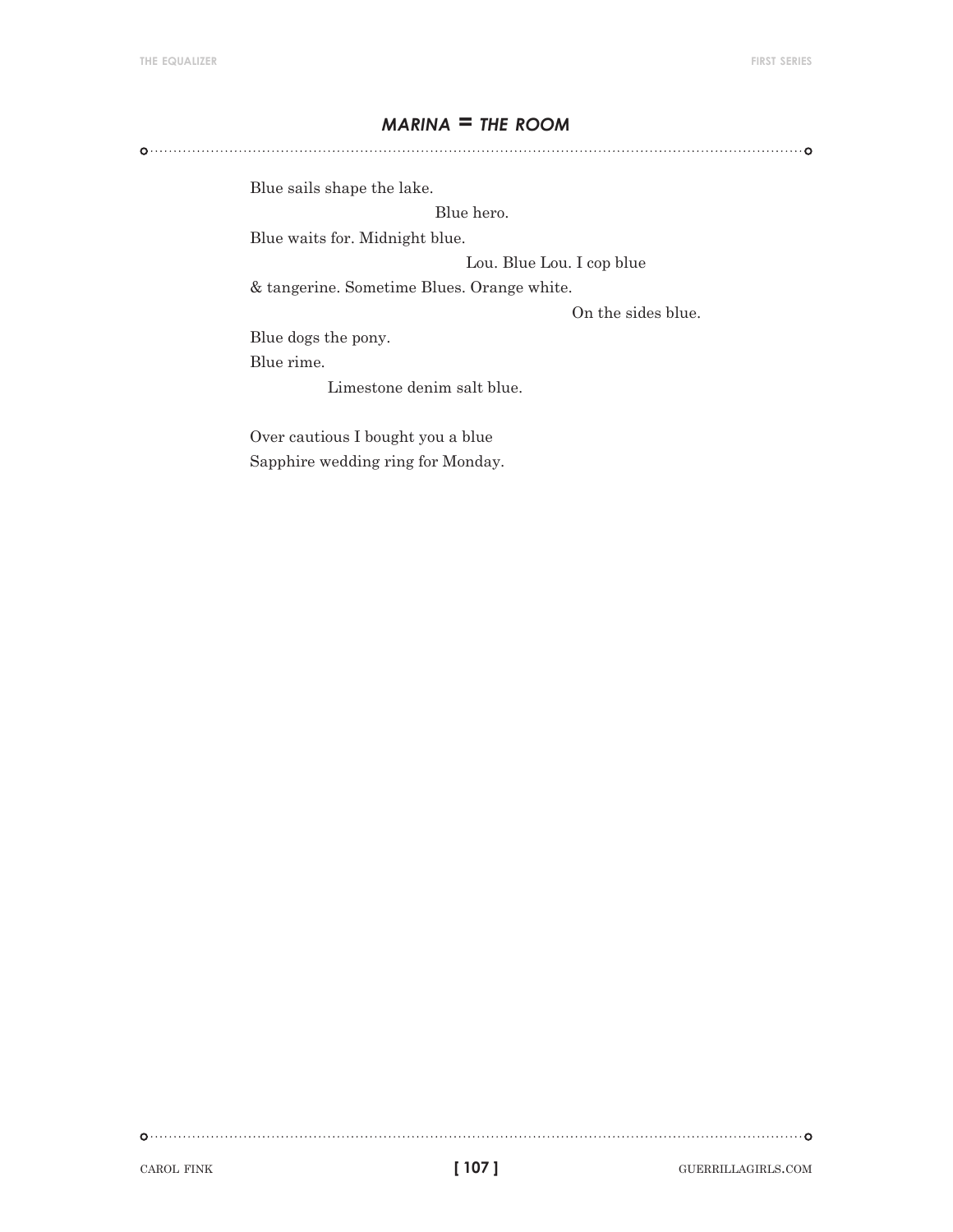# *19-nov-09*

1

Waiting for a train at night alone on outdoor platform. Trying to write my email address—and destination—on a vessel exterior with a dry erase marker. Difficult to attain legibility. Pieces of exterior—metal horizontal parts—slide over words. "Train" arrives and some subdued commotion with whomever's disembarking. Blasé operator out of uniform smoking. I ask him if he stops at \_\_\_\_\_\_\_, California. I say Waldron, California but think, "not that Waldron." Hear a person on the train say, "where's that?" and a more knowing voice responds, "a box" "a box of a place." Get through cockpit-like entryway—subdued struggle to embark, small plane. First few rows have bigger seats and one's open yet unsavory man types there. Feel unsafe. More crowded rear section. Reddish smaller seats instead of blue, facing various directions—more a waiting room than a cabin—people also sitting on the floor, luggage or personal affects about, people lazily irritated look up at me as I figure where to sit. Some sensation of being in flight, in motion, low altitude, feel unsafe in a not immediate dire sense—more of a systematic, "this is a bad idea," "why does MTA fly this route?" "it's insane that it takes off an lands for each stop" "will I have to take a bus when I get there?" Image of night lit city (smaller city) below me, as from a high bridge, low. Slowish (not "slow" motion). Sense foreboding. This could crash.

2

So many layers eradicate distinction. Start over staying in place. Attention. Focus on one at a time. Be there, attempt a direct route. Density. Square. Tapered dark and handsome, teeth. Verve imagination,

burrow into chest. Desire

candor, fun.

3

Apathy of technology / entire society becomes logistic / preparation for war becomes war / a world that has succumbed to the signs / delirium and capitalism are one in the same / pure war / no enemy / myth has capacity to mobilize / speed a transformation / transfiguration occurs when we use / accidents are the essence of machine / interruption allows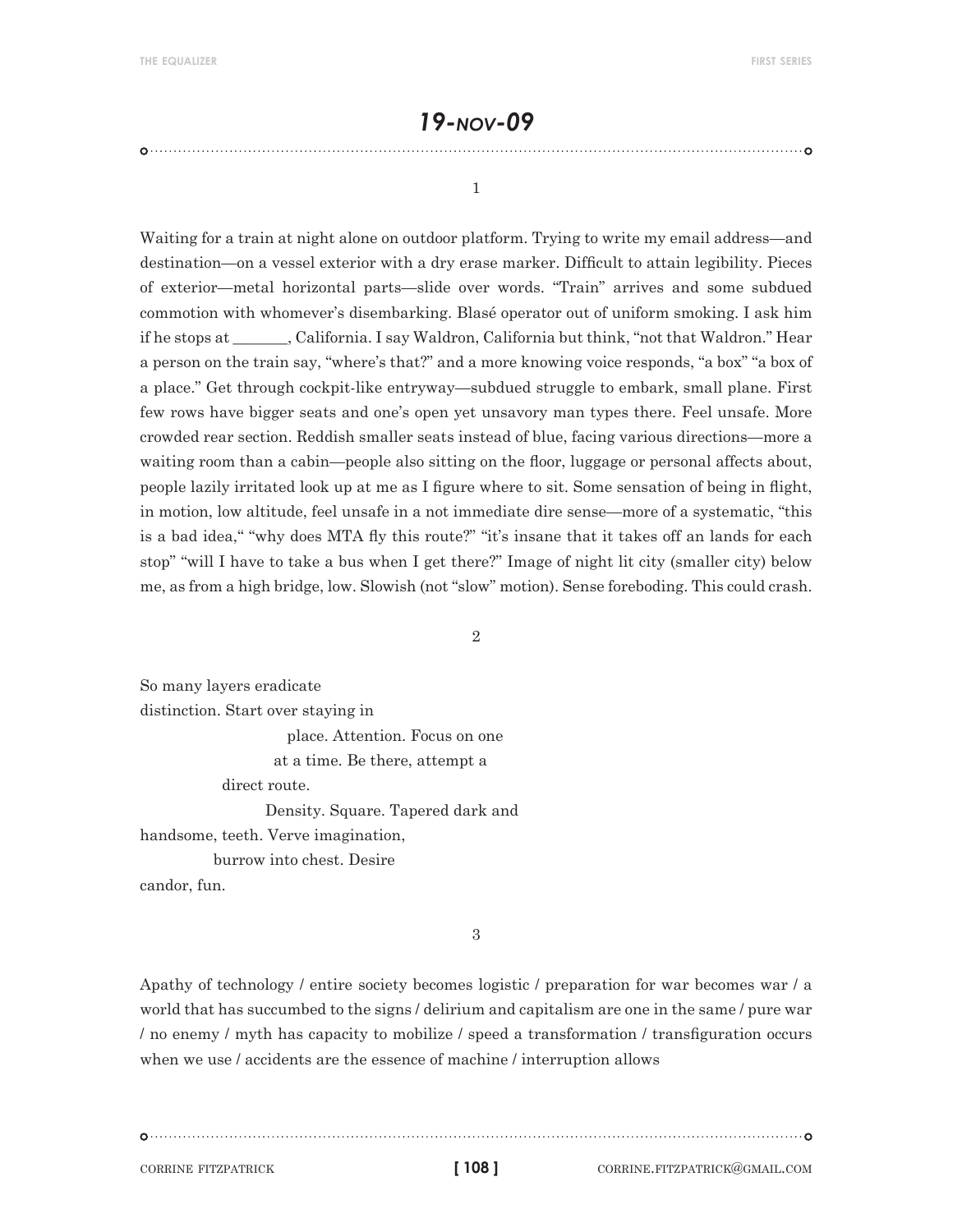4

programmatic accidents / is an invention / must be exhibited in order to reflect / upon instaneity / everything now arrived / the only true performing vehicle is the image

5

Gray warm humid day. Thought about Mekas's "Williamsburg in It's Golden Age Before the Artists' Utopia" as I took the bus up Grand. Pleasant lunch. We're finally able to dissipate that cloud between us. Everyone is slow and calm. Young parents kissing their toddler between them. Leaves all sorts of colors. "Leaves / leaves / leaves." Been about to rain for hours. My hair has gotten long. Jewish chandeliers in public housing. Lots of children voices. Even cars are moving slow.

6

On another public transit. Ship or boat but on a track with specific stop points, a transfer involving a gangplank. All women and children aboard. People in my care, not traveling alone. Watching people board saw Dana Kirk and "her sister." We were each on cell phones but made eye contact and recognized each other immediately. Her hair suddenly short and we're talking, sexual tension and she's butch or in transition. Hawklike face. Mariel Hemingway. Others can see my lean. We go to have a cigarette outside, still a ship or ferry. She tells me what's been happening with her for the last sixteen years. I was thirty-two. She said she had been wild, there was trouble, been through a lot, she's starting to heal.

7

Charisma and imagination importance of the falter drinking water impeccable role of story-teller performance of memory for details endurance test Color slides, atmosphere, also sounds like turning the page details and plot and name familiarity creates a web but leads to nowhere? Familiar design function circling, humor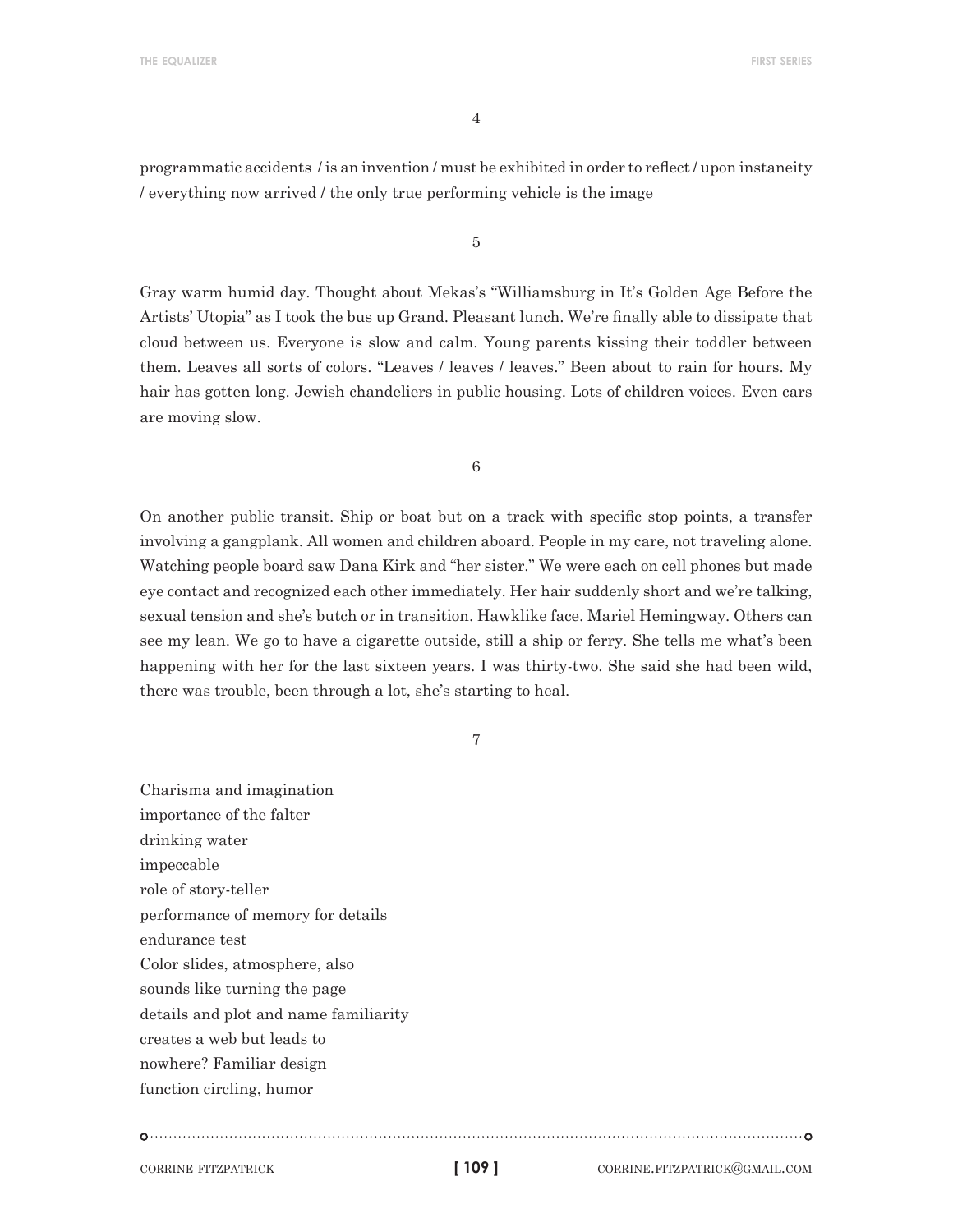8

Decide between focusing on imagination as listener and consuming the spectacle of Alex performing. What flickers between the two?

9

He is left with only the answers / never the questions / How many frames per second / that woman knows how to live

10

I miss everyone I've ever known / meaning lifts like words / words / words / I ache in the places where I used to play / I love all of you and every thing that came before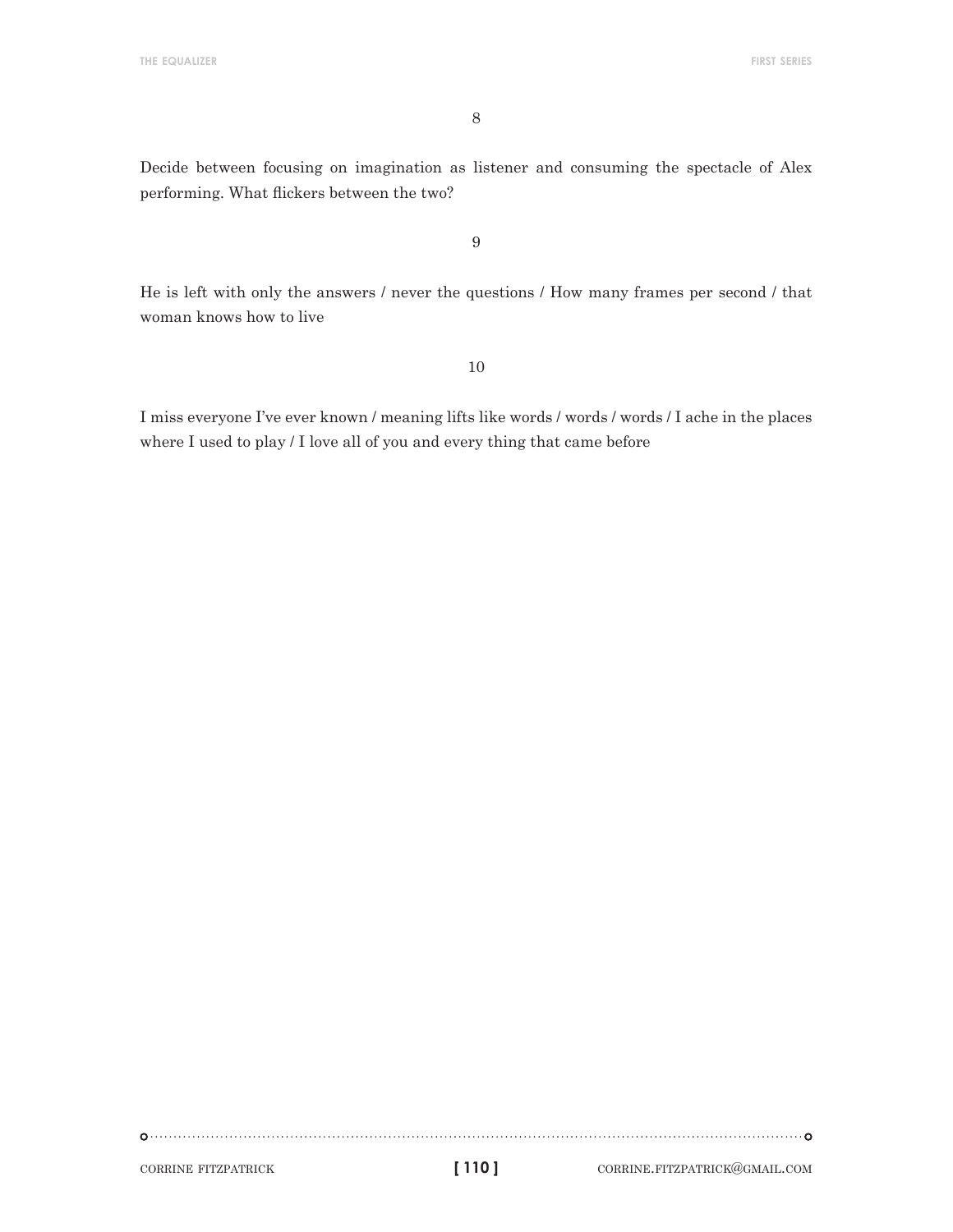# *project SAFE*

Project SAFE is the mud you step in with new shoes your mom got you from Payless in the morning when they take you outside to play in the white chill These are sticky-eyed resentful times when the fluorescent lighting blinds like a hospital after the still-dark Cherry ball in sinking muck next to the portable Even the most tender step turns those new and clean and white shoes

They are the ones who dread summer and faded purple shirts The hard packed desert is far too small at 2:30 There are no invitations and they couldn't be taken anyway Even though there is no roll call The free ones stop for Sam's Club sodas While they sit at hollow dark blue tables waiting before there is any point Because any day could be the day the numbers hit and you leave early and get to be one of the Go-Homes So they study the horizon after homework is done because that is where they learn to trust or not Absence makes the heart grow desperate

They wish the portable really was But it's as permanent as the scars from the asphalt shores or from the fence you might get permission to climb if something must be retrieved And for just a second you think of running Just going home, where you will surely be found but the hill is vertical and they say there are rattlesnakes So it is back to Waiting

A lot come and go with the winner Cars that aren't right Dads that look like Ken Caminiti Apology o'clock

It gets dark in the fall and they sprint to the bathroom because there are werewolves and real fear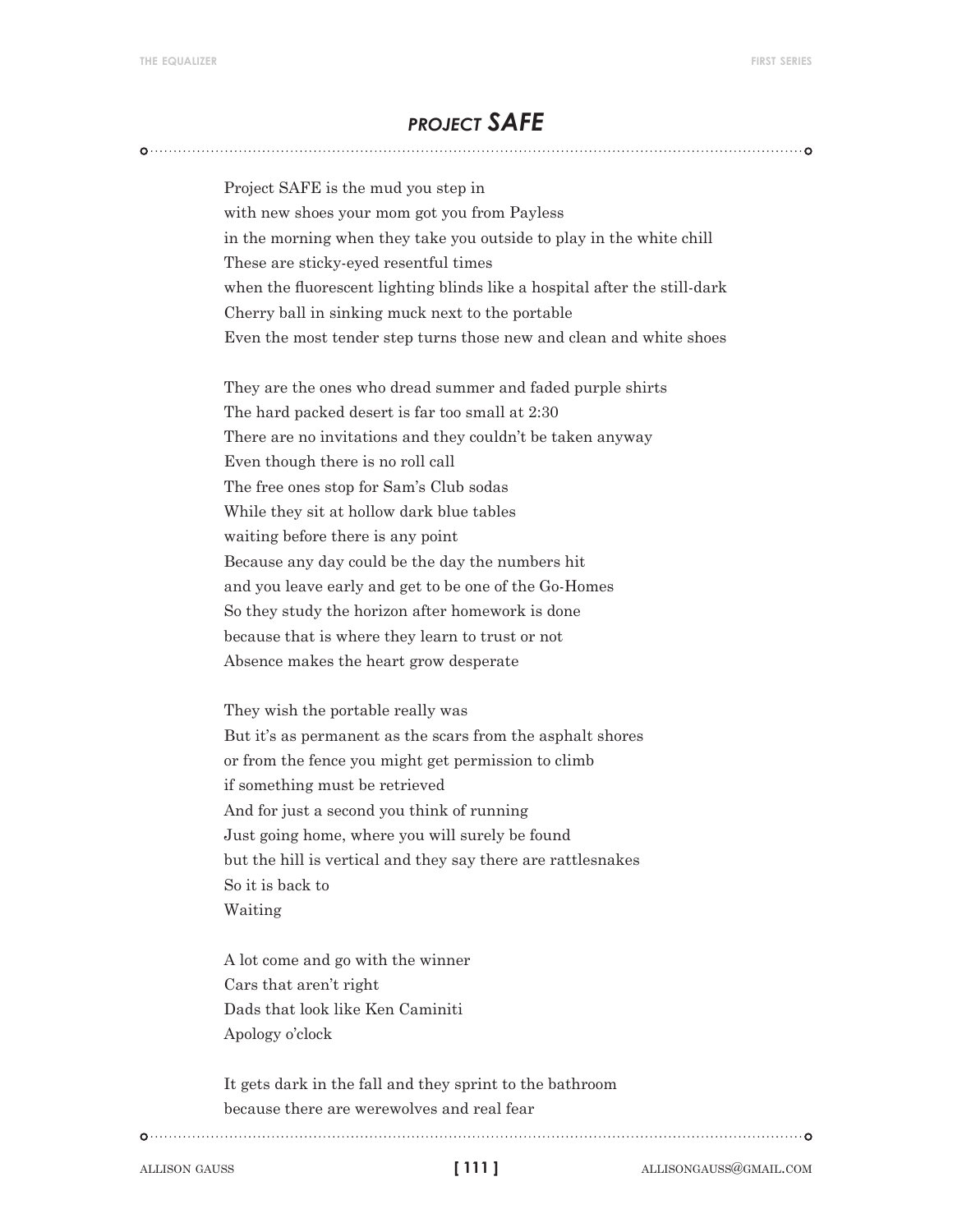#### *werewolf face*

You're in pieces or crashing all over the planet, but your mind's unmindful in its rational pose.

You're reading something about the waves of some long lost California dreaming, barreling against its protagonist's spirit and being reminded

every few pages—though you aren't sure why of "Kubla Khan"'s lack of varnish or deliberate

brokenness, enigmatic and damaged with its face upon the desk, that farmhouse desk in fast, thick pants. A mouthful of fillings, and nobody's home. Or

it's everybody jumping out to yell you a Surprise, one you yourself have often growled. You can't even

imagine what it's like to be startled in the attic or the shower, but sometimes it happens anyway, those days like today when you turn into a blanket,

or recline in a corner in spite of your best efforts: sharp new haircut, arty silk tie. Too much circus

and not enough business. Too much appearance and not enough substance. And that landscape you call a groundedness. Those willful feelings

you call a humanness. Or breathing electricity as a way to jog your memory and deal with something

truthful or forgotten or forgetting—not a story exactly, but those values or instructions, the ones you dropped in error, as you wormed into your neighbor . . .

You wake up surrounded by the people who love you but is it love matters most? or "you're surrounded"?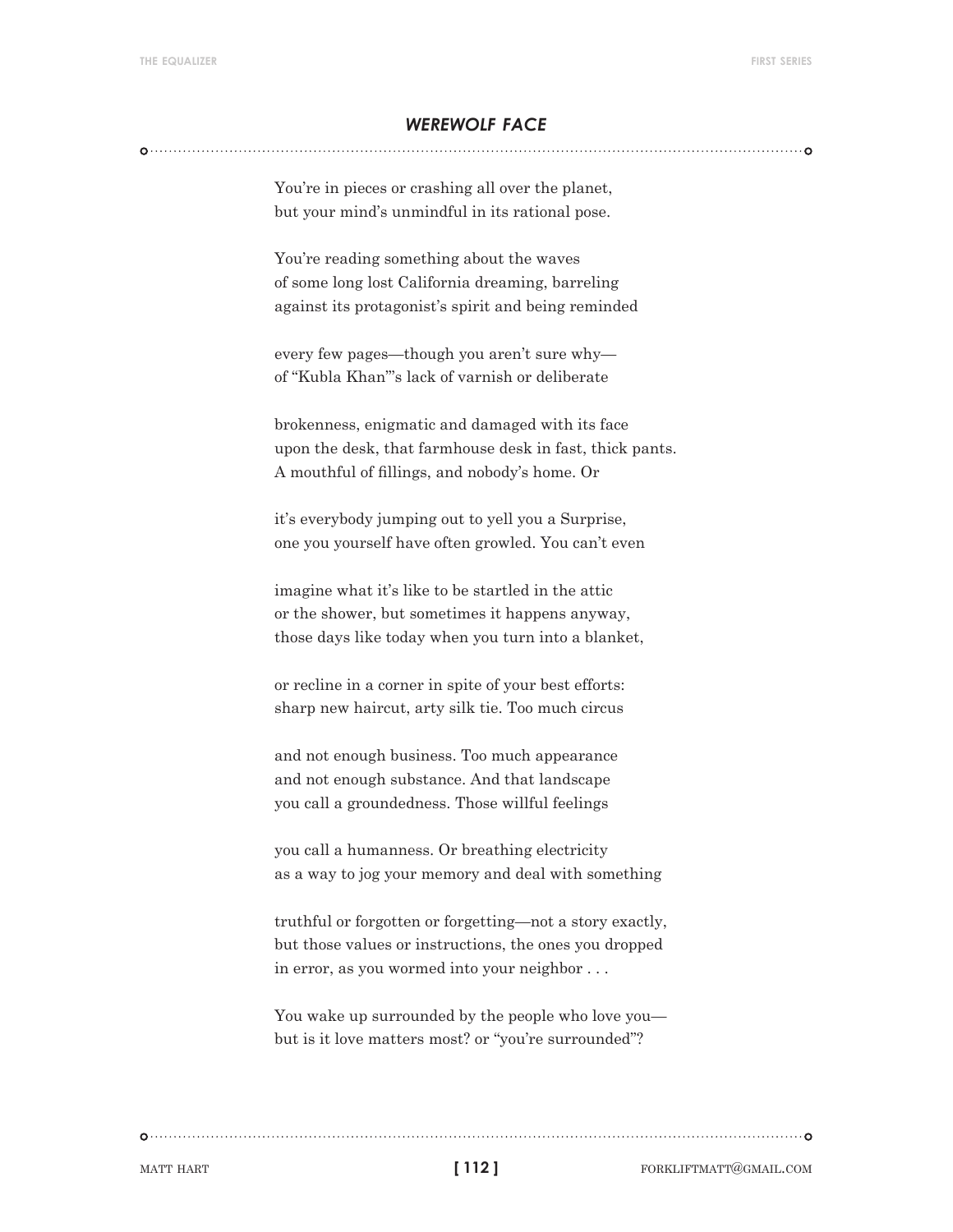# *the past isn't over*

This combination of memories:

take two

from Column A, one from B, being:

hold the mayo batting average film noir feeling zen the ocean the ocean \*

&

\*

a cloud like a patient sea monster a digested dinner

gray and flippered

\*

 I'm just not myself these days. I'm together.

Salved by touch. Open parenthetical,

open list.

Take two and call me.

\*

Moving together across the park. By the present moon and sky and weather, by soccer balls and water.

Take two beside themselves,

for their memories of each other.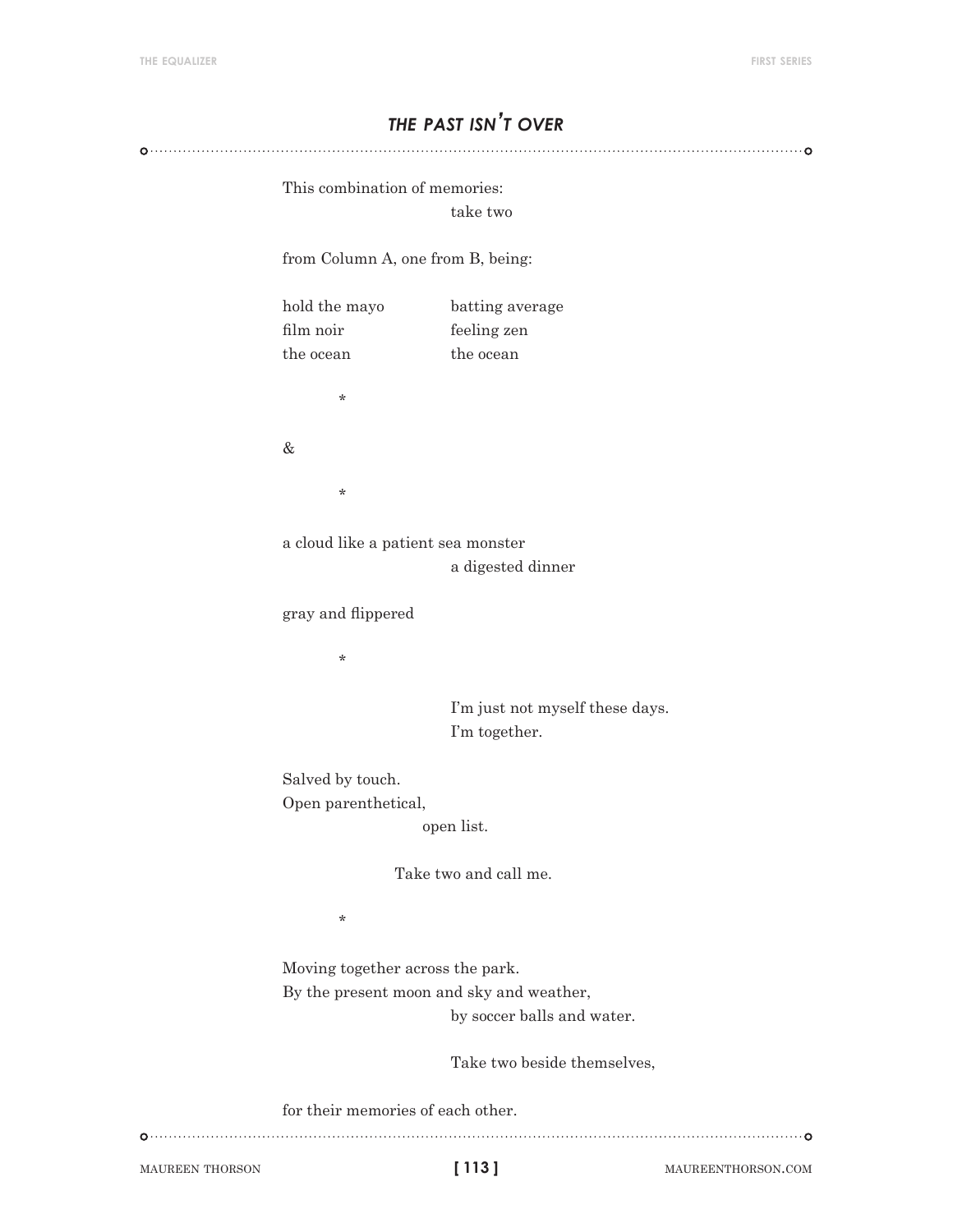#### *how we get from here and then*

Comrade, why are you lingering in a churchyard with hopes for castles on a nightingale's wing? What would Kafka protest then? Your will to inspire resistance or your claim to country the complaints of God's gardens? Aren't we to serve in that capacity, to keep this apostrophe at least lush with life and filled on pills that freshen the view mellow? Listen to those wings pine for heaven, the eyes aglow. The state of your empire lingers in growling clouds, eavesdropping the bouncer checking names in hopes our feet will sell us down river, reason to flex his master-slave sword and yank out our credit scores. If you find yourself shoeless, buy shoelaces. Without light? Strike the homemade wax the bees betrothed. Talk to the cloud. Candle the rest. Like the time I got lost in a history that held none of me, my body to the earth, not literary but hard asphalt. I had hoped to find the reach is nearly enough to say I first met Gertrude Stein when I was travelling backwards through time, alone on my narrow-eyed pony, brief in the weight of my clothes growing younger when I found my own tunnels. I became mole hereafter. She sat drinking tea with Napoleon's stead to meet Apollinaire. If by mole I mean I learned to travel by the seat of my own pen, then yes, open the tunnels, Alice, dismiss the mouths that would have you math your way out. Cable the rabbit and root the cellars to ceilings, right the lost tablets sideways before the weaving of the bible, for we were around during that scene too. We were fabulous, whether lingering or helping the other people fall on love like fallow ground meets peels of voice. Something has us all, cold stones or warm chuckles. Come Comrade, take hands, whisper bookends, the souls' time machine, help shine the circle in two.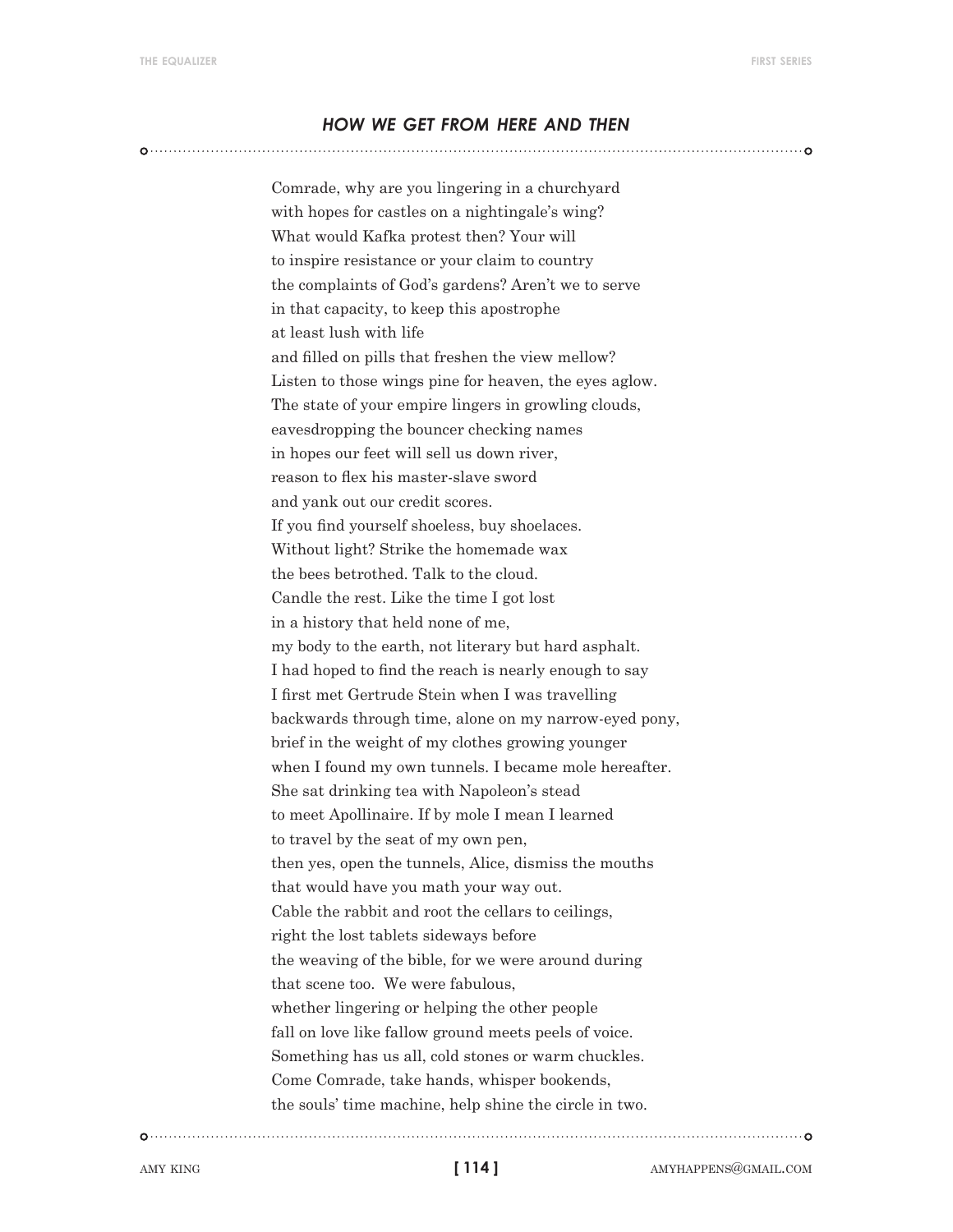#### *zwischenwelt*

Queen of Greenpoint, the corner of Ash And Franklin, in Tante Heidi's hand-me-down

Ermine, and high school Levis, boys size 12. Queen of autopathology, of dark lit alleys,

Of bars and of vanishing. Blonde and vapor, And emerald green strappy heels. My worlds

Are lapping, one flooding over The other. I am the zoom, the snow-ball white

Of lithium. Empress of waste and excess. Towers Of bottles of Triple Sec and Zoo. Chaos,

Herzogian, I am inside my childhood, a no Man's land of the mind.

Blizzard, a hum, a giddying Bliss. First aid kits

Of mother's Shu Uemura and Chanel, Nineteen seventies make up: face paint, lipstick, and heaps

Of nail polish: Diabolic, Blue Satin, Imperial, and Pink Mink. Royal icing, a stained script, grammar school

Valentines and old black and white photographs Strewn through the ten rooms including the solarium,

Its white mice in silver metal cages, frozen Inside their tiny landscapes. Before the party,

Mother puts on her face. And father call her crazy Indian. I am on my knees now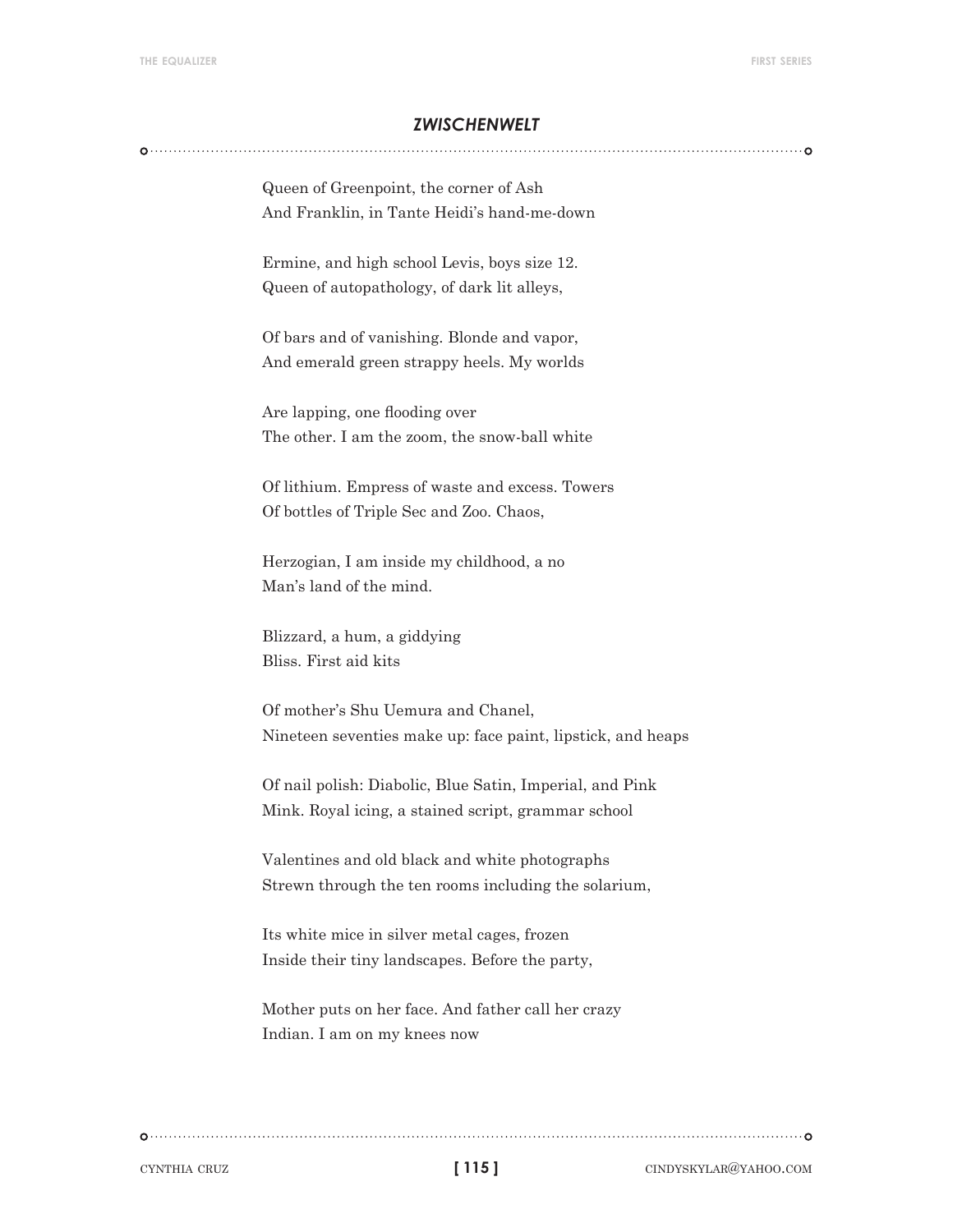Cleaning. The dishes stack in the sink, food goes bad In the bedroom and the tub changes color.

Reread the tarot, throw the I Ching. Coat the face In cold clear jelly

From the cheese box in the fridge. The doors, they are always opening

And closing. I'll drive it out of me, Such majestic horses.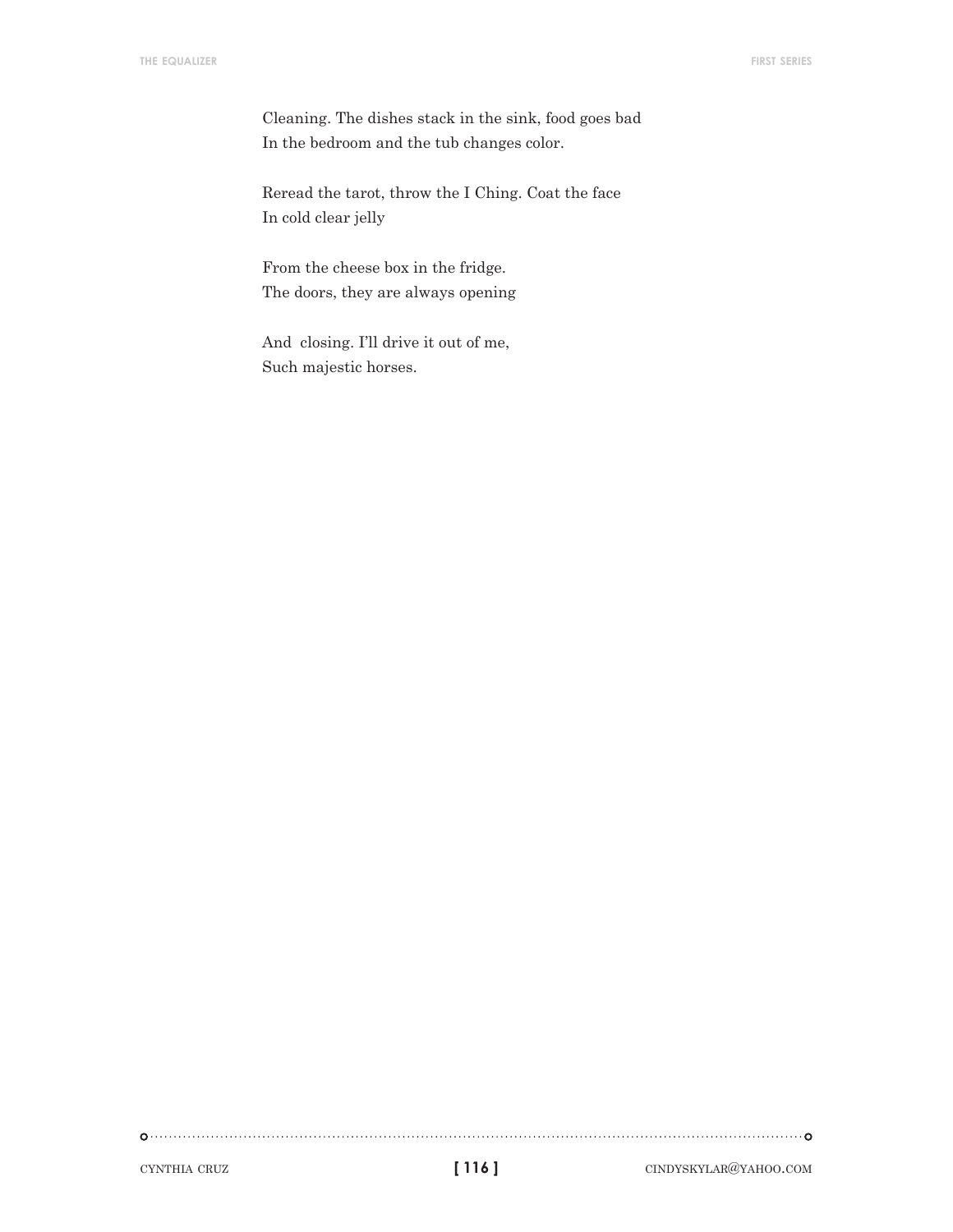#### *the river*

#### 

#### *for Will Yakulic*

Leaving cities is easier when you breathe stupid yellow flowers through a hidden orifice wheezing on the pistils in them dead Eastern woods where fever gets passed counterclockwise and the river is always on like a Boombox made of water a long blue electric detour that blacks out in swirls I named this highway Face Crisis Smile in your honor a no-brainer taking forever to untangle a fucking highway where fever spreads in all directions simultaneously a stupid yellow fever that we can't stop breathing in our dead Eastern woods where the river is always changing from one call sign to another borrowing all its hard K's from the cold western airwaves past Face Crisis Smile a curtain of trees we all love a total fucking no-brainer for all you heavy breathers knee-deep again to greet lights-out out there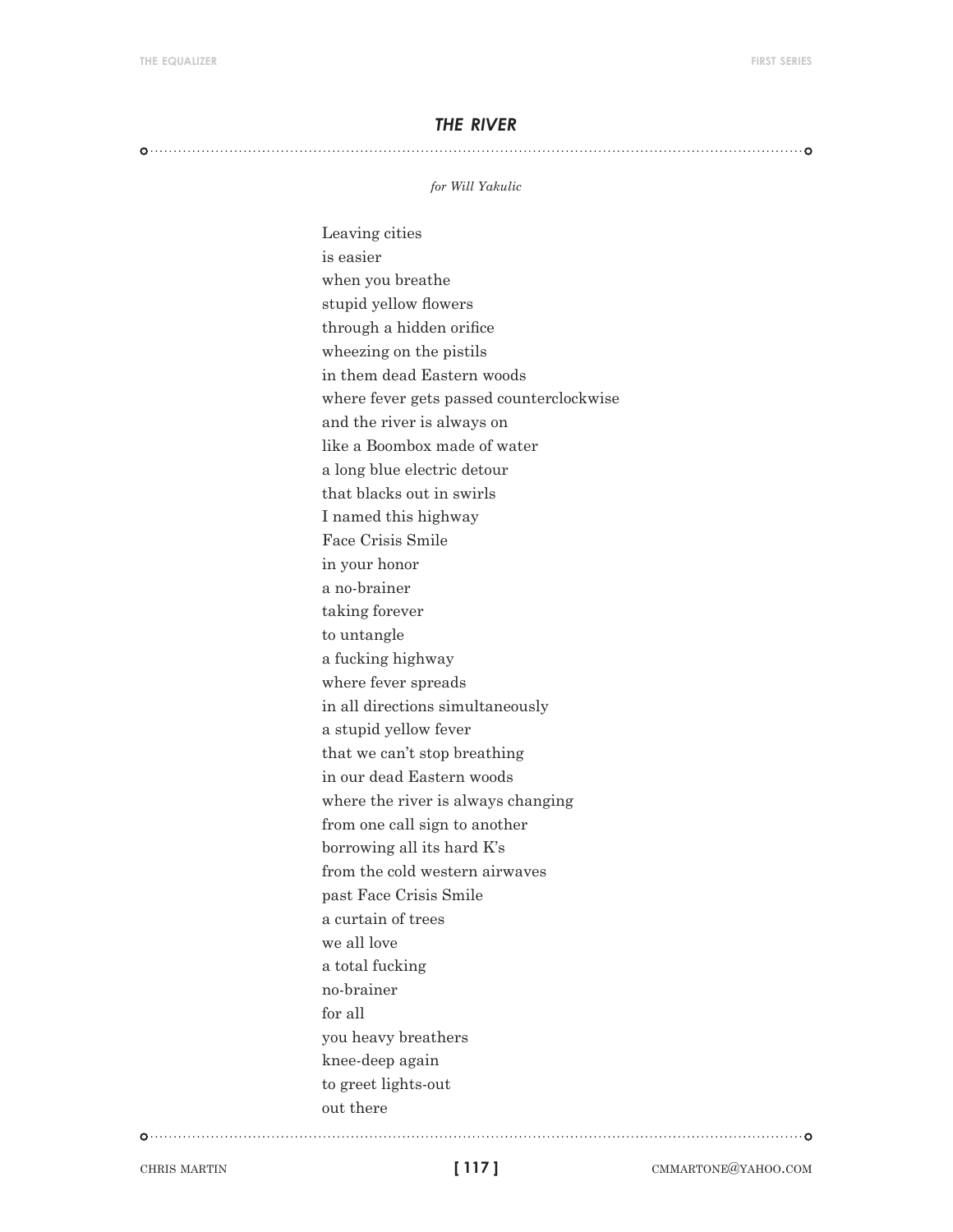#### *before completion*

#### 

*As roiling waters stream headlong to the sea so do human heroes enter your god mouth. You lick at the world devouring whom your terrible fires scorch.*

*The Bhagavad-Gita*

Boy, the first time you came to me, eyes cast, paralyzed by the scorpion incisors, death-death to your friend thrown over, violent death to the brain, brain death to the body thrown over, thrown over. (In my office,) you told me about the cliff side sheer-angled to a brink and desert flowers bright as thorns in the blue night of air. So the day. So the day swallowed you and you erupted. The second time you came, eyes cast, paralyzed by the snake-fang incisors, death-death for the brother (your brother) who killed his brother (your brother) on the road and could not live with the grief, noble-headed, strong-chested (acolyte). Your conversation with the many-mouthed god who knows himself (parasite) through the host shrewd, allowing you due pause on the knuckled throttle. Allowing flutes of wood and wares from before these wars beside him still, you savor your continuance. Lovely you, helmet in hand, offering a thousand lilies to duty beside the stream (Arjuna). Brilliant warrior-supplicant who scripts the voice of the cosmos. Who transforms (thereby) hesitancy into devotion, who obliterates ego with the eye of a god he dissolves into, who fixes his gaze on a flame. Who makes himself small to act. Who acts as large (grand) thereby. Your song, doll boy, as afterlife and you the flame.

 $\langle \langle \, \cdot \rangle \rangle$